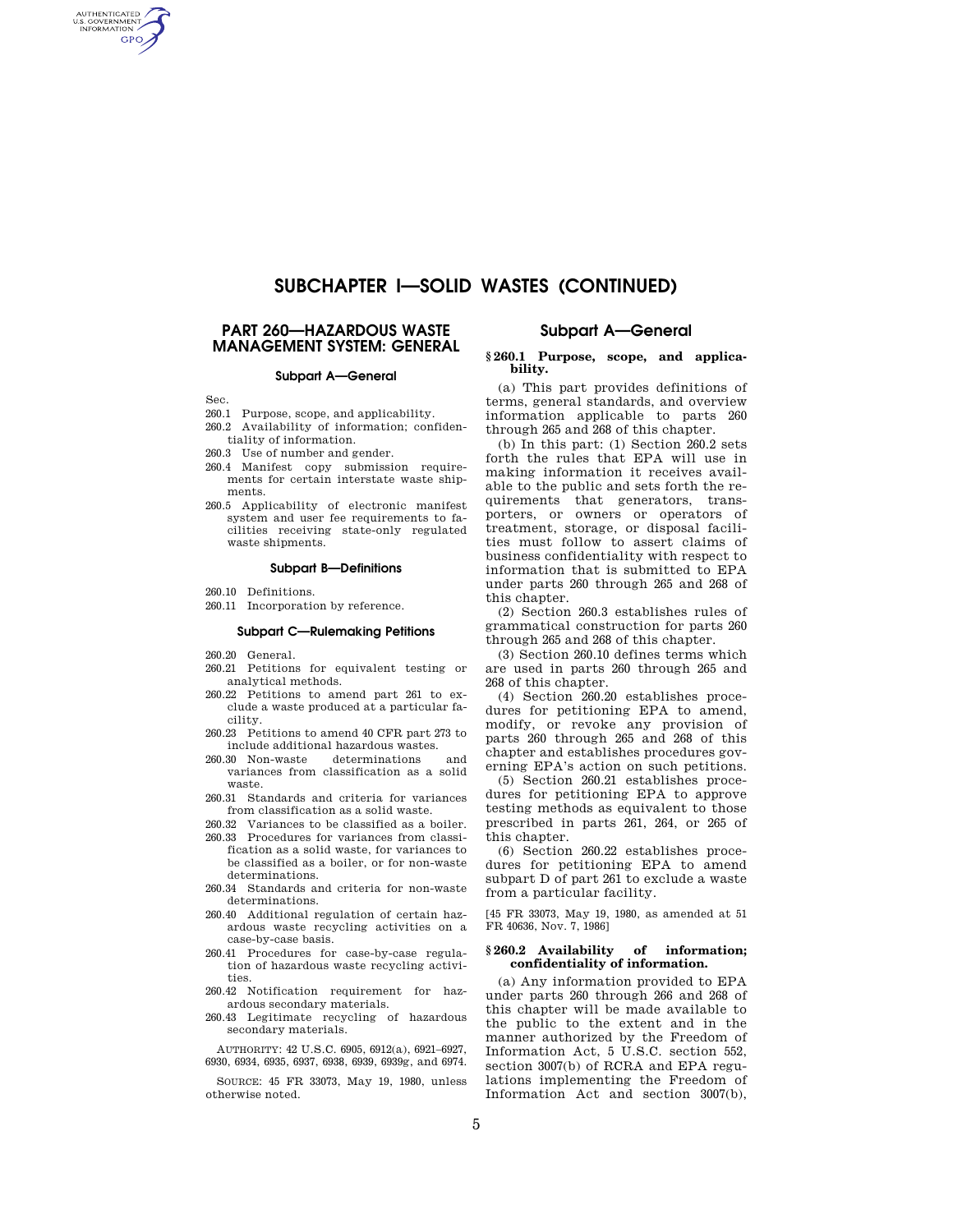and part 2 of this chapter, as applicable.

(b) Except as provided under paragraphs (c) and (d) of this section, any person who submits information to EPA in accordance with parts 260 through 266 and 268 of this chapter may assert a claim of business confidentiality covering part or all of that information by following the procedures set forth in §2.203(b) of this chapter. Information covered by such a claim will be disclosed by EPA only to the extent, and by means of the procedures, set forth in part 2, subpart  $B$ , of this chapter.

(c)(1) After August 6, 2014, no claim of business confidentiality may be asserted by any person with respect to information entered on a Hazardous Waste Manifest (EPA Form 8700–22), a Hazardous Waste Manifest Continuation Sheet (EPA Form 8700–22A), or an electronic manifest format that may be prepared and used in accordance with  $§262.20(a)(3)$  of this chapter.

(2) EPA will make any electronic manifest that is prepared and used in accordance with  $§262.20(a)(3)$ , or any paper manifest that is submitted to the<br>system under  $\frac{\$264.71(a)(6)}{S}$  or system under  $\frac{\$264.71(a)(6)}{c}$  or 265.71(a)(6) of this chapter available to the public under this section when the electronic or paper manifest is a complete and final document. Electronic manifests and paper manifests submitted to the system are considered by EPA to be complete and final documents and publicly available information after 90 days have passed since the delivery to the designated facility of the hazardous waste shipment identified in the manifest.

 $(d)(1)$  After June 26, 2018, no claim of business confidentiality may be asserted by any person with respect to information contained in cathode ray tube export documents prepared, used and submitted under §§261.39(a)(5) and 261.41(a) of this chapter, and with respect to information contained in hazardous waste export, import, and transit documents prepared, used and submitted under §§262.82, 262.83, 262.84, 263.20, 264.12, 264.71, 265.12, 265.71, and 267.71 of this chapter, whether submitted electronically into EPA's Waste Import Export Tracking System or in paper format.

# **§ 260.3 40 CFR Ch. I (7–1–18 Edition)**

(2) EPA will make any cathode ray tube export documents prepared, used and submitted under §§261.39(a)(5) and 261.41(a) of this chapter, and any hazardous waste export, import, and transit documents prepared, used and submitted under §§262.82, 262.83, 262.84, 263.20, 264.12, 264.71, 265.12, 265.71, and 267.71 of this chapter available to the public under this section when these electronic or paper documents are considered by EPA to be final documents. These submitted electronic and paper documents related to hazardous waste exports, imports and transits and cathode ray tube exports are considered by EPA to be final documents on March 1 of the calendar year after the related cathode ray tube exports or hazardous waste exports, imports, or transits occur.

[79 FR 7557, Feb. 7, 2014, as amended at 82 FR 60900, Dec. 26, 2017]

### **§ 260.3 Use of number and gender.**

As used in parts 260 through 273 of this chapter:

(a) Words in the masculine gender also include the feminine and neuter genders; and

(b) Words in the singular include the plural; and

(c) Words in the plural include the singular.

[45 FR 33073, May 19, 1980, as amended at 51 FR 40636, Nov. 7, 1986; 81 FR 85805, Nov. 28, 2016]

### **§ 260.4 Manifest copy submission requirements for certain interstate waste shipments.**

(a) In any case in which the state in which waste is generated, or the state in which waste will be transported to a designated facility, requires that the waste be regulated as a hazardous waste or otherwise be tracked through a hazardous waste manifest, the designated facility that receives the waste shall, regardless of the state in which the facility is located:

(1) Complete the facility portion of the applicable manifest;

(2) Sign and date the facility certification;

(3) Submit to the e-Manifest system a final copy of the manifest for data processing purposes; and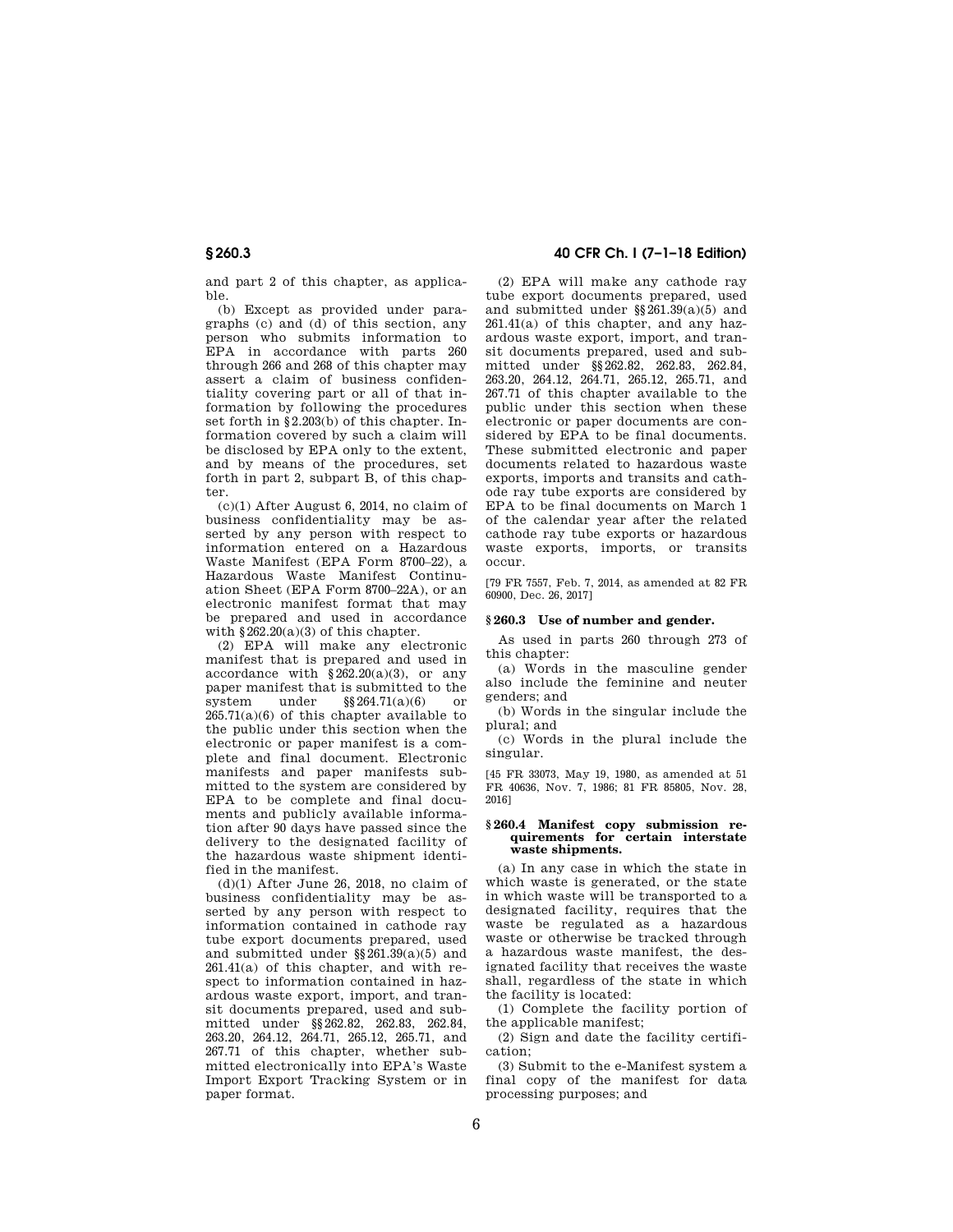(4) Pay the appropriate per manifest fee to EPA for each manifest submitted to the e-Manifest system, subject to the fee determination methodology, payment methods, dispute procedures, sanctions, and other fee requirements specified in subpart FF of part 264 of this chapter.

[83 FR 451, Jan. 3, 2018]

### **§ 260.5 Applicability of electronic manifest system and user fee requirements to facilities receiving state-only regulated waste shipments.**

(a) For purposes of this section, ''state-only regulated waste'' means:

(1) A non-RCRA waste that a state regulates more broadly under its state regulatory program, or

(2) A RCRA hazardous waste that is federally exempt from manifest requirements, but not exempt from manifest requirements under state law.

(b) In any case in which a state requires a RCRA manifest to be used under state law to track the shipment and transportation of a state-only regulated waste to a receiving facility, the facility receiving such a waste shipment for management shall:

(1) Comply with the provisions of §§264.71 (use of the manifest) and 264.72 (manifest discrepancies) of this chapter; and

(2) Pay the appropriate per manifest fee to EPA for each manifest submitted to the e-Manifest system, subject to the fee determination methodology, payment methods, dispute procedures, sanctions, and other fee requirements specified in subpart FF of part 264 of this chapter.

[83 FR 451, Jan. 3, 2018]

# **Subpart B—Definitions**

### **§ 260.10 Definitions.**

When used in parts 260 through 273 of this chapter, the following terms have the meanings given below:

*Above ground tank* means a device meeting the definition of ''tank'' in §260.10 and that is situated in such a way that the entire surface area of the tank is completely above the plane of the adjacent surrounding surface and the entire surface area of the tank (including the tank bottom) is able to be visually inspected.

*Act* or *RCRA* means the Solid Waste Disposal Act, as amended by the Resource Conservation and Recovery Act of 1976, as amended, 42 U.S.C. section 6901 *et seq.* 

*Active life* of a facility means the period from the initial receipt of hazardous waste at the facility until the Regional Administrator receives certification of final closure.

*Active portion* means that portion of a facility where treatment, storage, or disposal operations are being or have been conducted after the effective date of part 261 of this chapter and which is not a closed portion. (See also ''closed portion'' and ''inactive portion''.)

*Acute hazardous waste* means hazardous wastes that meet the listing criteria in  $\S 261.11(a)(2)$  and therefore are either listed in §261.31 of this chapter with the assigned hazard code of (H) or are listed in §261.33(e) of this chapter.

*Administrator* means the Administrator of the Environmental Protection Agency, or his designee.

*AES filing compliance date* means the date that EPA announces in the FED-ERAL REGISTER, on or after which exporters of hazardous waste and exporters of cathode ray tubes for recycling are required to file EPA information in the Automated Export System or its successor system, under the International Trade Data System (ITDS) platform.

*Ancillary equipment* means any device including, but not limited to, such devices as piping, fittings, flanges, valves, and pumps, that is used to distribute, meter, or control the flow of hazardous waste from its point of generation to a storage or treatment tank(s), between hazardous waste storage and treatment tanks to a point of disposal onsite, or to a point of shipment for disposal off-site.

*Aquifer* means a geologic formation, group of formations, or part of a formation capable of yielding a significant amount of ground water to wells or springs.

*Authorized representative* means the person responsible for the overall operation of a facility or an operational unit (i.e., part of a facility), e.g., the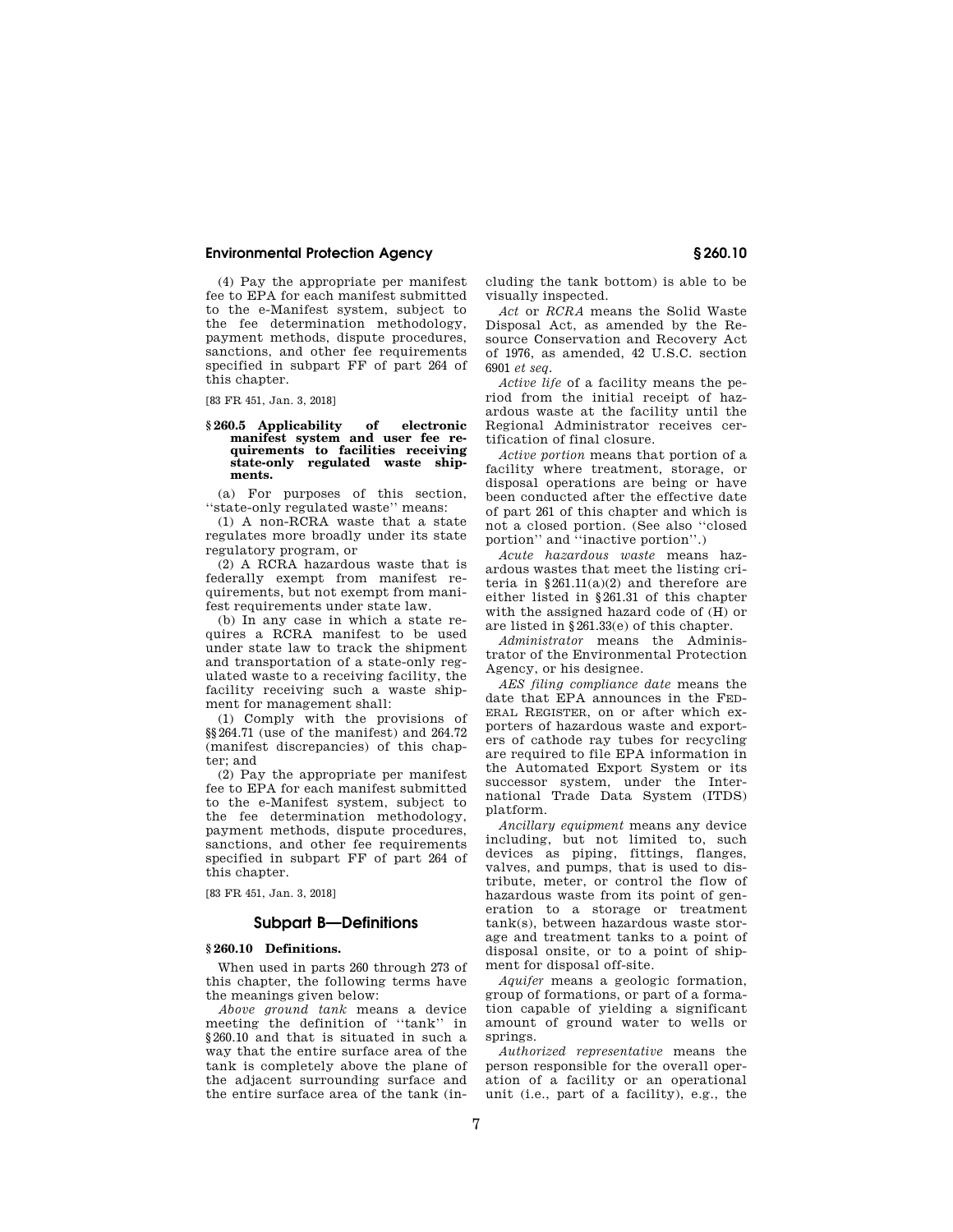plant manager, superintendent or person of equivalent responsibility.

*Battery* means a device consisting of one or more electrically connected electrochemical cells which is designed to receive, store, and deliver electric energy. An electrochemical cell is a system consisting of an anode, cathode, and an electrolyte, plus such connections (electrical and mechanical) as may be needed to allow the cell to deliver or receive electrical energy. The term battery also includes an intact, unbroken battery from which the electrolyte has been removed.

*Boiler* means an enclosed device using controlled flame combustion and having the following characteristics:

(1)(i) The unit must have physical provisions for recovering and exporting thermal energy in the form of steam, heated fluids, or heated gases; and

(ii) The unit's combustion chamber and primary energy recovery sections(s) must be of integral design. To be of integral design, the combustion chamber and the primary energy recovery section(s) (such as waterwalls and superheaters) must be physically formed into one manufactured or assembled unit. A unit in which the combustion chamber and the primary energy recovery section(s) are joined only by ducts or connections carrying flue gas is not integrally designed; however, secondary energy recovery equipment (such as economizers or air preheaters) need not be physically formed into the same unit as the combustion chamber and the primary energy recovery section. The following units are not precluded from being boilers solely because they are not of integral design: process heaters (units that transfer energy directly to a process stream), and fluidized bed combustion units; and

(iii) While in operation, the unit must maintain a thermal energy recovery efficiency of at least 60 percent, calculated in terms of the recovered energy compared with the thermal value of the fuel; and

(iv) The unit must export and utilize at least 75 percent of the recovered energy, calculated on an annual basis. In this calculation, no credit shall be given for recovered heat used internally in the same unit. (Examples of internal use are the preheating of fuel

or combustion air, and the driving of induced or forced draft fans or feedwater pumps); or

(2) The unit is one which the Regional Administrator has determined, on a case-by-case basis, to be a boiler, after considering the standards in § 260.32.

*Carbon dioxide stream* means carbon dioxide that has been captured from an emission source (e.g., power plant), plus incidental associated substances derived from the source materials and the capture process, and any substances added to the stream to enable or improve the injection process.

*Carbon regeneration unit* means any enclosed thermal treatment device used to regenerate spent activated carbon.

*Cathode ray tube or CRT* means a vacuum tube, composed primarily of glass, which is the visual or video display component of an electronic device. A used, intact CRT means a CRT whose vacuum has not been released. A used, broken CRT means glass removed from its housing or casing whose vacuum has been released.

*Central accumulation area* means any on-site hazardous waste accumulation area with hazardous waste accumulating in units subject to either §262.16 (for small quantity generators) or §262.17 of this chapter (for large quantity generators). A central accumulation area at an eligible academic entity that chooses to operate under 40 CFR part  $262$  subpart K is also subject to §262.211 when accumulating unwanted material and/or hazardous waste.

*Certification* means a statement of professional opinion based upon knowledge and belief.

*Closed portion* means that portion of a facility which an owner or operator has closed in accordance with the approved facility closure plan and all applicable closure requirements. (See also ''active portion'' and ''inactive portion''.)

*Component* means either the tank or ancillary equipment of a tank system.

*Confined aquifer* means an aquifer bounded above and below by impermeable beds or by beds of distinctly lower permeability than that of the aquifer itself; an aquifer containing confined ground water.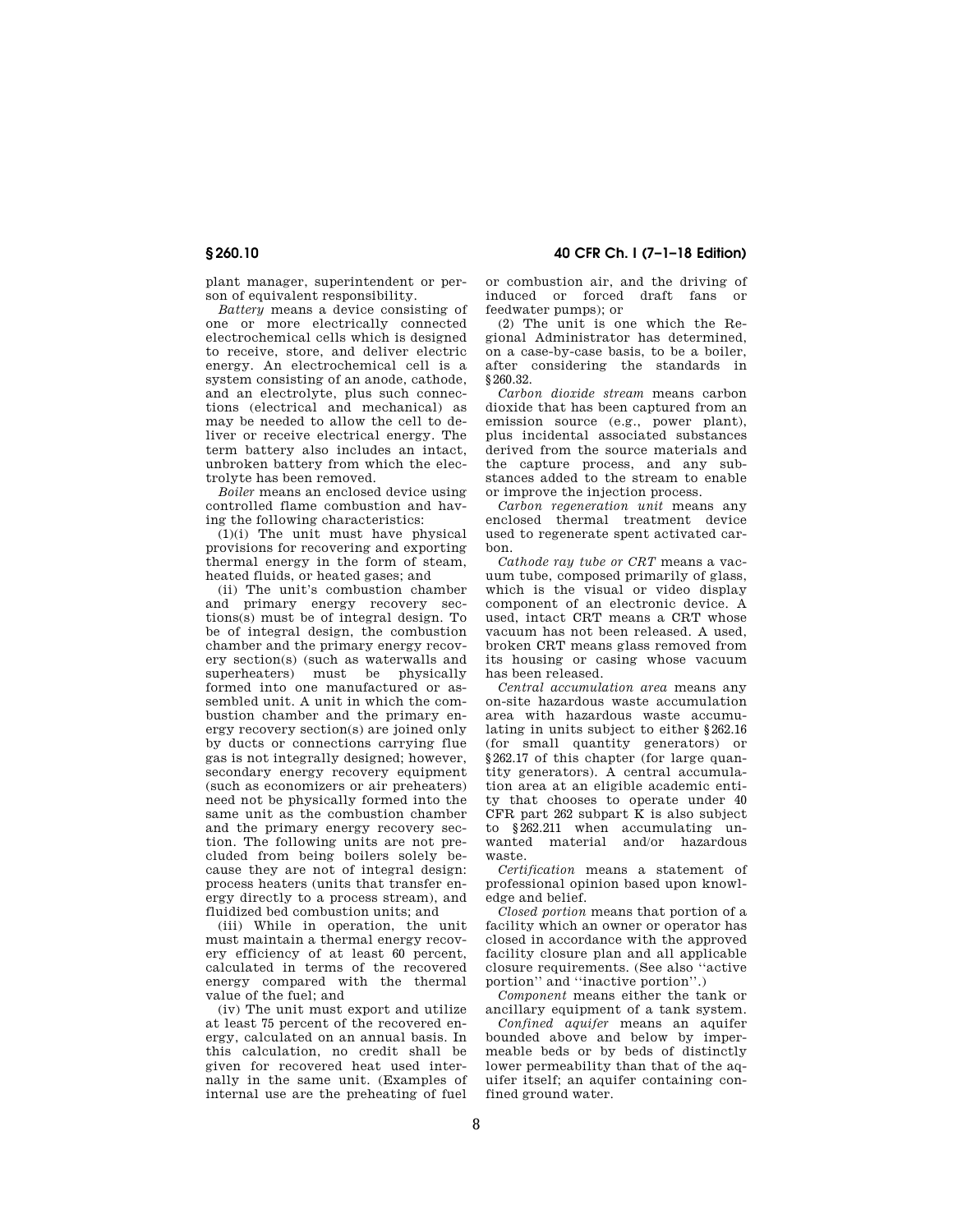*Contained* means held in a unit (including a land-based unit as defined in this subpart) that meets the following criteria:

(1) The unit is in good condition, with no leaks or other continuing or intermittent unpermitted releases of the hazardous secondary materials to the environment, and is designed, as appropriate for the hazardous secondary materials, to prevent releases of hazardous secondary materials to the environment. Unpermitted releases are releases that are not covered by a permit (such as a permit to discharge to water or air) and may include, but are not limited to, releases through surface transport by precipitation runoff, releases to soil and groundwater, wind-blown dust, fugitive air emissions, and catastrophic unit failures;

(2) The unit is properly labeled or otherwise has a system (such as a log) to immediately identify the hazardous secondary materials in the unit; and

(3) The unit holds hazardous secondary materials that are compatible with other hazardous secondary materials placed in the unit and is compatible with the materials used to construct the unit and addresses any potential risks of fires or explosions.

(4) Hazardous secondary materials in units that meet the applicable requirements of 40 CFR parts 264 or 265 are presumptively contained.

*Container* means any portable device in which a material is stored, transported, treated, disposed of, or otherwise handled.

*Containment building* means a hazardous waste management unit that is used to store or treat hazardous waste under the provisions of subpart DD of parts 264 or 265 of this chapter.

*Contingency plan* means a document setting out an organized, planned, and coordinated course of action to be followed in case of a fire, explosion, or release of hazardous waste or hazardous waste constituents which could threaten human health or the environment.

*Corrosion expert* means a person who, by reason of his knowledge of the physical sciences and the principles of engineering and mathematics, acquired by a professional education and related practical experience, is qualified to engage in the practice of corrosion con-

trol on buried or submerged metal piping systems and metal tanks. Such a person must be certified as being qualified by the National Association of Corrosion Engineers (NACE) or be a registered professional engineer who has certification or licensing that includes education and experience in corrosion control on buried or submerged metal piping systems and metal tanks.

*CRT collector* means a person who receives used, intact CRTs for recycling, repair, resale, or donation.

*CRT exporter* means any person in the United States who initiates a transaction to send used CRTs outside the United States or its territories for recycling or reuse, or any intermediary in the United States arranging for such export.

*CRT glass manufacturer* means an operation or part of an operation that uses a furnace to manufacture CRT glass.

*CRT processing* means conducting all of the following activities:

(1) Receiving broken or intact CRTs;

and  $\frac{(2)}{2}$ Intentionally breaking intact CRTs or further breaking or separating broken CRTs; and

(3) Sorting or otherwise managing glass removed from CRT monitors.

*Designated facility* means:

(1) A hazardous waste treatment, storage, or disposal facility which:

(i) Has received a permit (or interim status) in accordance with the requirements of parts 270 and 124 of this chapter;

(ii) Has received a permit (or interim status) from a State authorized in accordance with part 271 of this chapter; or

(iii) Is regulated under  $$261.6(c)(2)$  or subpart F of part 266 of this chapter; and

(iv) That has been designated on the manifest by the generator pursuant to §262.20.

(2) *Designated facility* also means a generator site designated on the manifest to receive its waste as a return shipment from a facility that has rejected the waste in accordance with  $§264.72(f)$  or  $§265.72(f)$  of this chapter.

(3) If a waste is destined to a facility in an authorized State which has not yet obtained authorization to regulate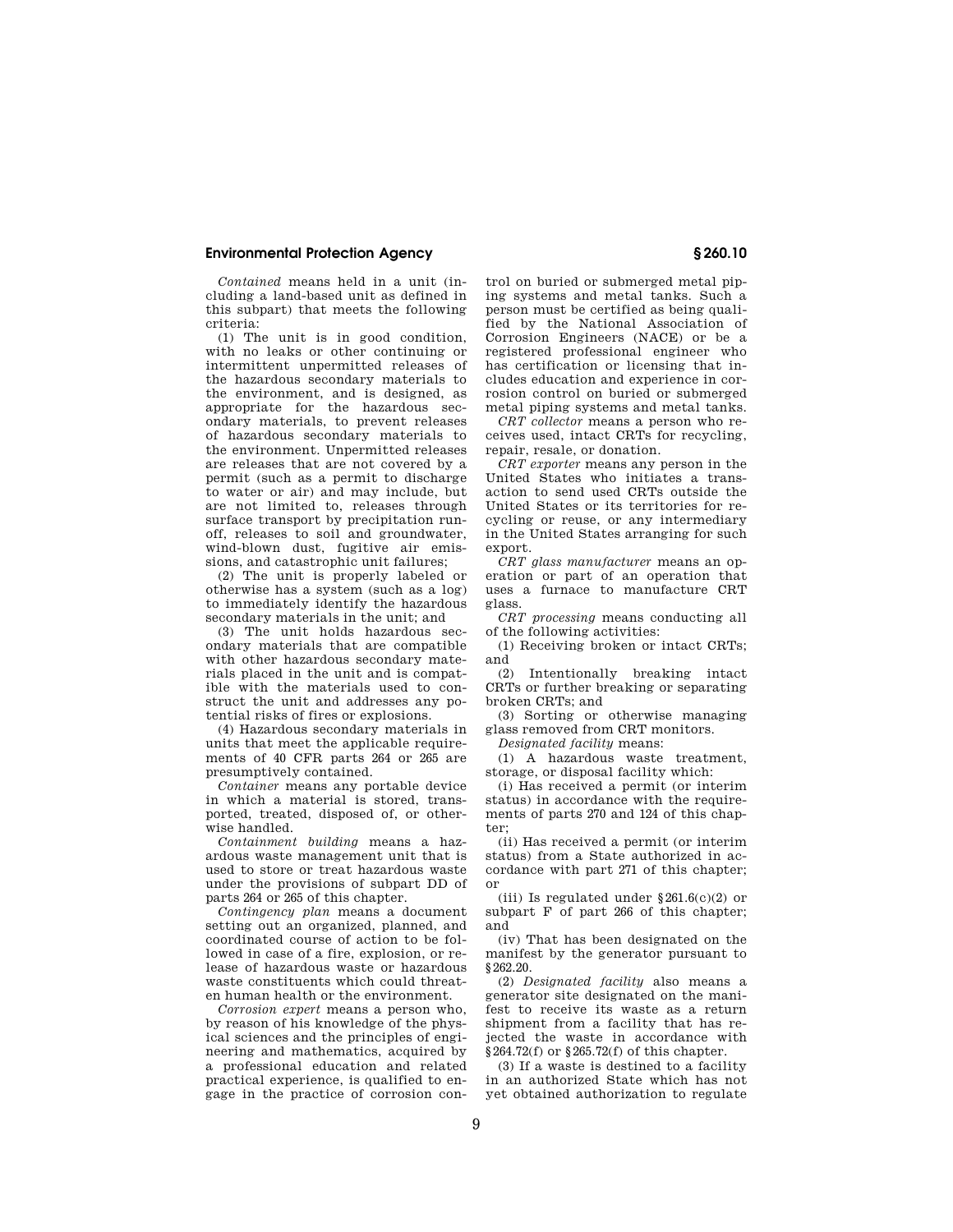that particular waste as hazardous, then the designated facility must be a facility allowed by the receiving State to accept such waste.

*Destination facility* means a facility that treats, disposes of, or recycles a particular category of universal waste, except those management activities described in paragraphs (a) and (c) of §§273.13 and 273.33 of this chapter. A facility at which a particular category of universal waste is only accumulated, is not a destination facility for purposes of managing that category of universal waste.

*Dike* means an embankment or ridge of either natural or man-made materials used to prevent the movement of liquids, sludges, solids, or other materials.

*Dioxins and furans (D/F)* means tetra, penta, hexa, hepta, and octachlorinated dibenzo dioxins and furans.

*Discharge* or *hazardous waste discharge*  means the accidental or intentional spilling, leaking, pumping, pouring, emitting, emptying, or dumping of hazardous waste into or on any land or water.

*Disposal* means the discharge, deposit, injection, dumping, spilling, leaking, or placing of any solid waste or hazardous waste into or on any land or water so that such solid waste or hazardous waste or any constituent thereof may enter the environment or be emitted into the air or discharged into any waters, including ground waters.

*Disposal facility* means a facility or part of a facility at which hazardous waste is intentionally placed into or on any land or water, and at which waste will remain after closure. The term disposal facility does not include a corrective action management unit into which remediation wastes are placed.

*Drip pad* is an engineered structure consisting of a curbed, free-draining base, constructed of non-earthen materials and designed to convey preservative kick-back or drippage from treated wood, precipitation, and surface water run-on to an associated collection system at wood preserving plants.

*Electronic import-export reporting compliance date* means the date that EPA announces in the FEDERAL REGISTER, on or after which exporters, importers,

**§ 260.10 40 CFR Ch. I (7–1–18 Edition)** 

and receiving facilities are required to submit certain export and import related documents to EPA using EPA's Waste Import Export Tracking System, or its successor system.

*Electronic manifest* (or e-Manifest) means the electronic format of the hazardous waste manifest that is obtained from EPA's national e-Manifest system and transmitted electronically to the system, and that is the legal equivalent of EPA Forms 8700–22 (Manifest) and 8700–22A (Continuation Sheet).

*Electronic Manifest System (or e-Manifest System)* means EPA's national information technology system through which the electronic manifest may be obtained, completed, transmitted, and distributed to users of the electronic manifest and to regulatory agencies.

*Elementary neutralization unit* means a device which:

(1) Is used for neutralizing wastes that are hazardous only because they exhibit the corrosivity characteristic defined in §261.22 of this chapter, or they are listed in subpart D of part 261 of the chapter only for this reason; and

(2) Meets the definition of tank, tank system, container, transport vehicle, or vessel in §260.10 of this chapter.

*EPA hazardous waste number* means the number assigned by EPA to each hazardous waste listed in part 261, subpart D, of this chapter and to each characteristic identified in part 261, subpart C, of this chapter.

*EPA identification number* means the number assigned by EPA to each generator, transporter, and treatment, storage, or disposal facility.

*EPA region* means the states and territories found in any one of the following ten regions:

- Region I—Maine, Vermont, New Hampshire, Massachusetts, Connecticut, and Rhode Island.
- Region II—New York, New Jersey, Commonwealth of Puerto Rico, and the U.S. Virgin Islands.
- Region III—Pennsylvania, Delaware, Maryland, West Virginia, Virginia, and the District of Columbia.
- Region IV—Kentucky, Tennessee, North Carolina, Mississippi, Alabama, Georgia, South Carolina, and Florida.
- Region V—Minnesota, Wisconsin, Illinois, Michigan, Indiana and Ohio.
- Region VI—New Mexico, Oklahoma, Arkansas, Louisiana, and Texas.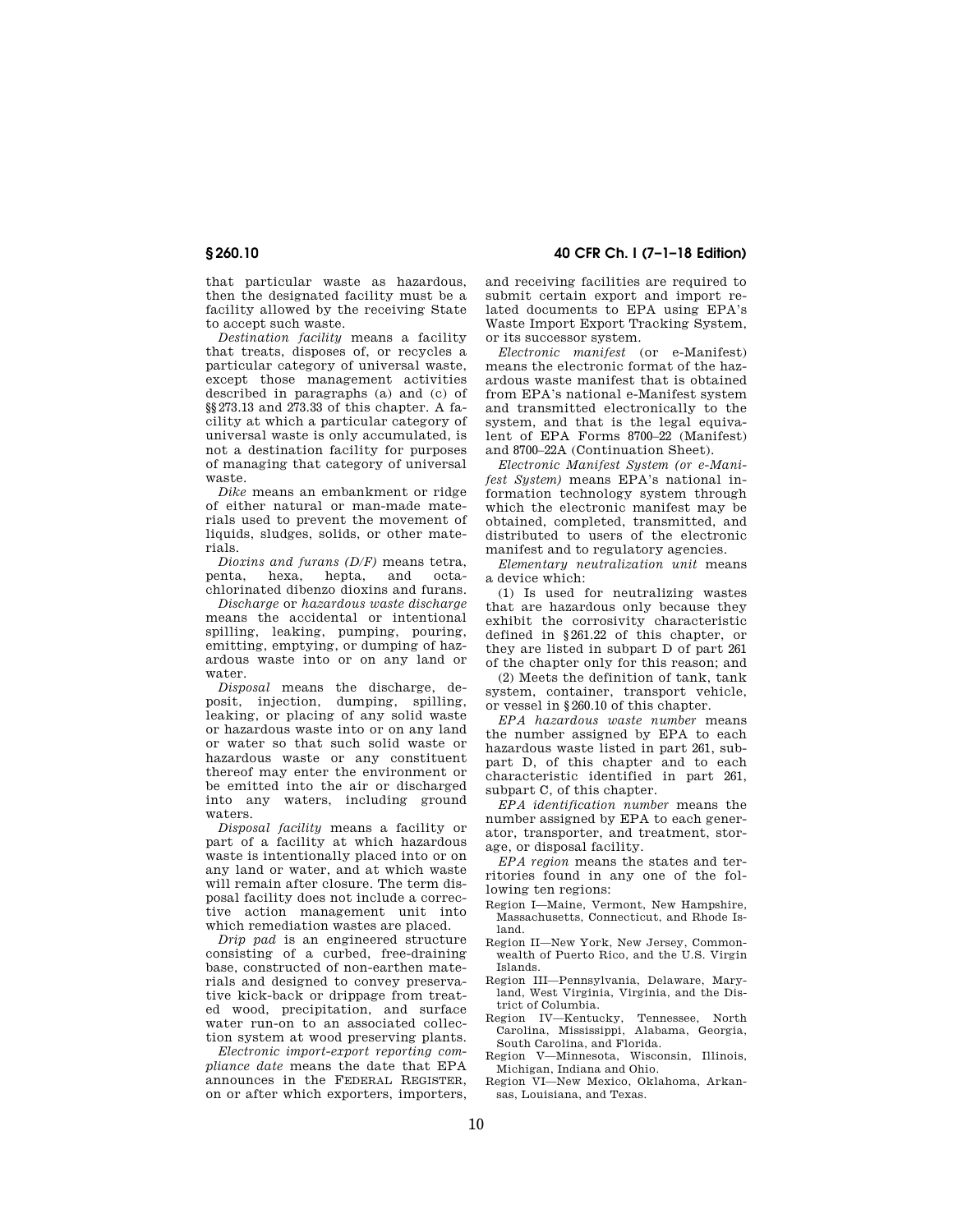Region VII—Nebraska, Kansas, Missouri, and Iowa.

Region VIII—Montana, Wyoming, North Dakota, South Dakota, Utah, and Colorado.

Region IX—California, Nevada, Arizona, Hawaii, Guam, American Samoa, Commonwealth of the Northern Mariana Islands.

Region X—Washington, Oregon, Idaho, and Alaska.

*Equivalent method* means any testing or analytical method approved by the Administrator under §§260.20 and 260.21.

*Existing hazardous waste management (HWM) facility* or *existing facility* means a facility which was in operation or for which construction commenced on or before November 19, 1980. A facility has commenced construction if:

(1) The owner or operator has obtained the Federal, State and local approvals or permits necessary to begin physical construction; and either

 $(2)(i)$  A continuous on-site, physical construction program has begun; or

(ii) The owner or operator has entered into contractual obligations which cannot be cancelled or modified without substantial loss—for physical construction of the facility to be completed within a reasonable time.

*Existing portion* means that land surface area of an existing waste management unit, included in the original Part A permit application, on which wastes have been placed prior to the issuance of a permit.

*Existing tank system* or *existing component* means a tank system or component that is used for the storage or treatment of hazardous waste and that is in operation, or for which installation has commenced on or prior to July 14, 1986. Installation will be considered to have commenced if the owner or operator has obtained all Federal, State, and local approvals or permits necessary to begin physical construction of the site or installation of the tank system and if either (1) a continuous on-site physical construction or installation program has begun, or (2) the owner or operator has entered into contractual obligations—which cannot be canceled or modified without substantial loss—for physical construction of the site or installation of the tank system to be completed within a reasonable time.

*Explosives or munitions emergency*  means a situation involving the suspected or detected presence of unexploded ordnance (UXO), damaged or deteriorated explosives or munitions, an improvised explosive device (IED), other potentially explosive material or device, or other potentially harmful military chemical munitions or device, that creates an actual or potential imminent threat to human health, including safety, or the environment, including property, as determined by an explosives or munitions emergency response specialist. Such situations may require immediate and expeditious action by an explosives or munitions emergency response specialist to control, mitigate, or eliminate the threat.

*Explosives or munitions emergency response* means all immediate response activities by an explosives and munitions emergency response specialist to control, mitigate, or eliminate the actual or potential threat encountered during an explosives or munitions emergency. An explosives or munitions emergency response may include inplace render-safe procedures, treatment or destruction of the explosives or munitions and/or transporting those items to another location to be rendered safe, treated, or destroyed. Any reasonable delay in the completion of an explosives or munitions emergency response caused by a necessary, unforeseen, or uncontrollable circumstance will not terminate the explosives or munitions emergency. Explosives and munitions emergency responses can occur on either public or private lands and are not limited to responses at RCRA facilities.

*Explosives or munitions emergency response specialist* means an individual trained in chemical or conventional munitions or explosives handling, transportation, render-safe procedures, or destruction techniques. Explosives or munitions emergency response specialists include Department of Defense (DOD) emergency explosive ordnance disposal (EOD), technical escort unit (TEU), and DOD-certified civilian or contractor personnel; and other Federal, State, or local government, or civilian personnel similarly trained in explosives or munitions emergency responses.

*Facility* means: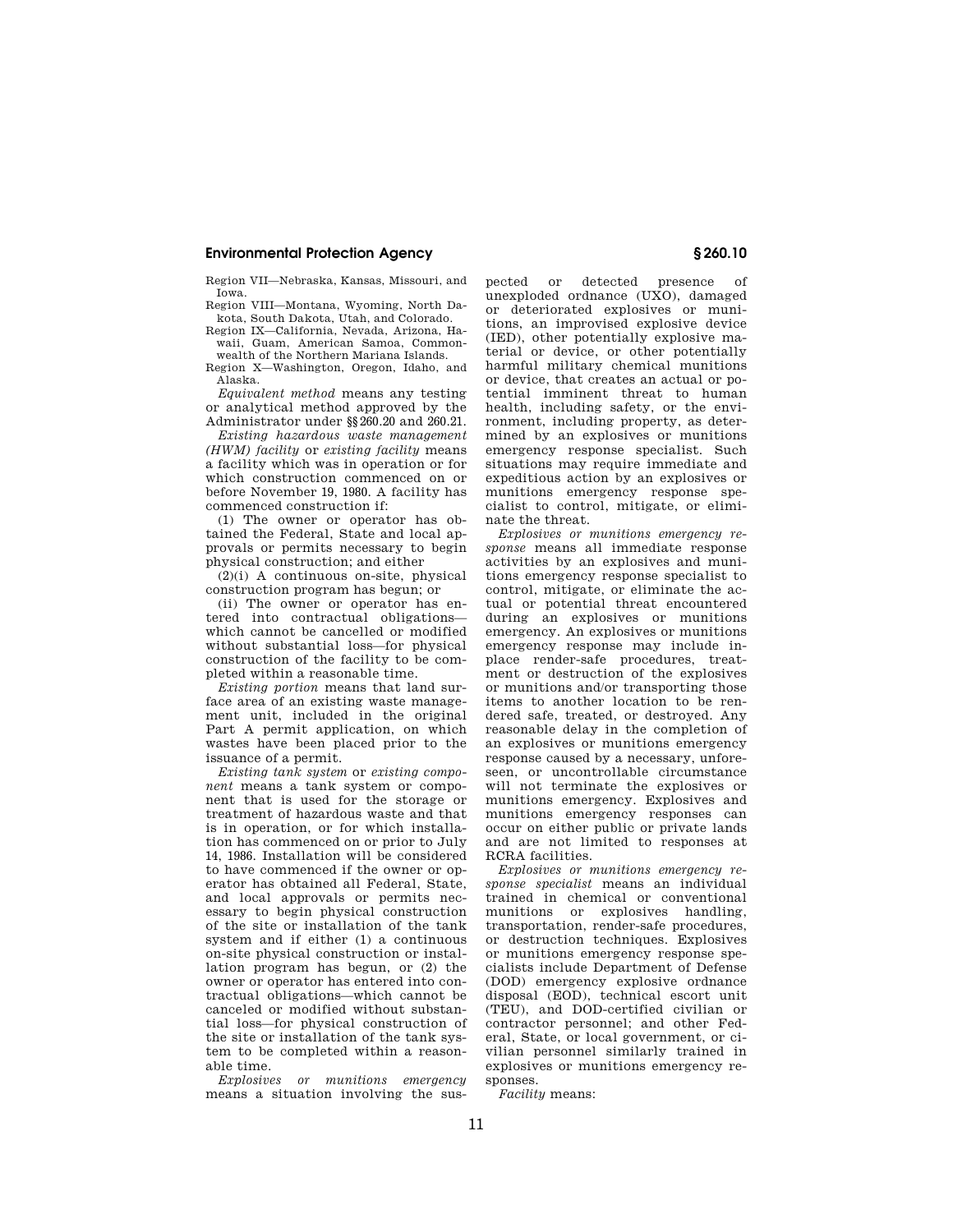**§ 260.10 40 CFR Ch. I (7–1–18 Edition)** 

(1) All contiguous land, and structures, other appurtenances, and improvements on the land, used for treating, storing, or disposing of hazardous waste, or for managing hazardous secondary materials prior to reclamation. A facility may consist of several treatment, storage, or disposal operational units (e.g., one or more landfills, surface impoundments, or combinations of them).

(2) For the purpose of implementing corrective action under 40 CFR 264.101 or 267.101, all contiguous property under the control of the owner or operator seeking a permit under Subtitle C of RCRA. This definition also applies to facilities implementing corrective action under RCRA Section 3008(h).

(3) Notwithstanding paragraph (2) of this definition, a remediation waste management site is not a facility that is subject to 40 CFR 264.101, but is subject to corrective action requirements if the site is located within such a facility.

*Federal agency* means any department, agency, or other instrumentality of the Federal Government, any independent agency or establishment of the Federal Government including any Government corporation, and the Government Printing Office.

*Federal, State and local approvals or permits necessary to begin physical construction* means permits and approvals required under Federal, State or local hazardous waste control statutes, regulations or ordinances.

*Final closure* means the closure of all hazardous waste management units at the facility in accordance with all applicable closure requirements so that hazardous waste management activities under parts 264 and 265 of this chapter are no longer conducted at the facility unless subject to the provisions in §262.34.

*Food-chain crops* means tobacco, crops grown for human consumption, and crops grown for feed for animals whose products are consumed by humans.

*Free liquids* means liquids which readily separate from the solid portion of a waste under ambient temperature and pressure.

*Freeboard* means the vertical distance between the top of a tank or surface impoundment dike, and the surface of the waste contained therein.

*Generator* means any person, by site, whose act or process produces hazardous waste identified or listed in part 261 of this chapter or whose act first causes a hazardous waste to become subject to regulation.

*Ground water* means water below the land surface in a zone of saturation.

*Hazardous secondary material* means a secondary material (e.g., spent material, by-product, or sludge) that, when discarded, would be identified as hazardous waste under part 261 of this chapter.

*Hazardous secondary material generator* means any person whose act or process produces hazardous secondary materials at the generating facility. For purposes of this paragraph, ''generating facility'' means all contiguous property owned, leased, or otherwise controlled by the hazardous secondary material generator. For the purposes of  $§261.2(a)(2)(ii)$  and  $§261.4(a)(23)$ , a facility that collects hazardous secondary materials from other persons is not the hazardous secondary material generator.

*Hazardous waste* means a hazardous waste as defined in §261.3 of this chapter.

*Hazardous waste constituent* means a constituent that caused the Administrator to list the hazardous waste in part 261, subpart D, of this chapter, or a constituent listed in table 1 of §261.24 of this chapter.

*Hazardous waste management unit* is a contiguous area of land on or in which hazardous waste is placed, or the largest area in which there is significant likelihood of mixing hazardous waste constituents in the same area. Examples of hazardous waste management units include a surface impoundment, a waste pile, a land treatment area, a landfill cell, an incinerator, a tank and its associated piping and underlying containment system and a container storage area. A container alone does not constitute a unit; the unit includes containers and the land or pad upon which they are placed.

*In operation* refers to a facility which is treating, storing, or disposing of hazardous waste.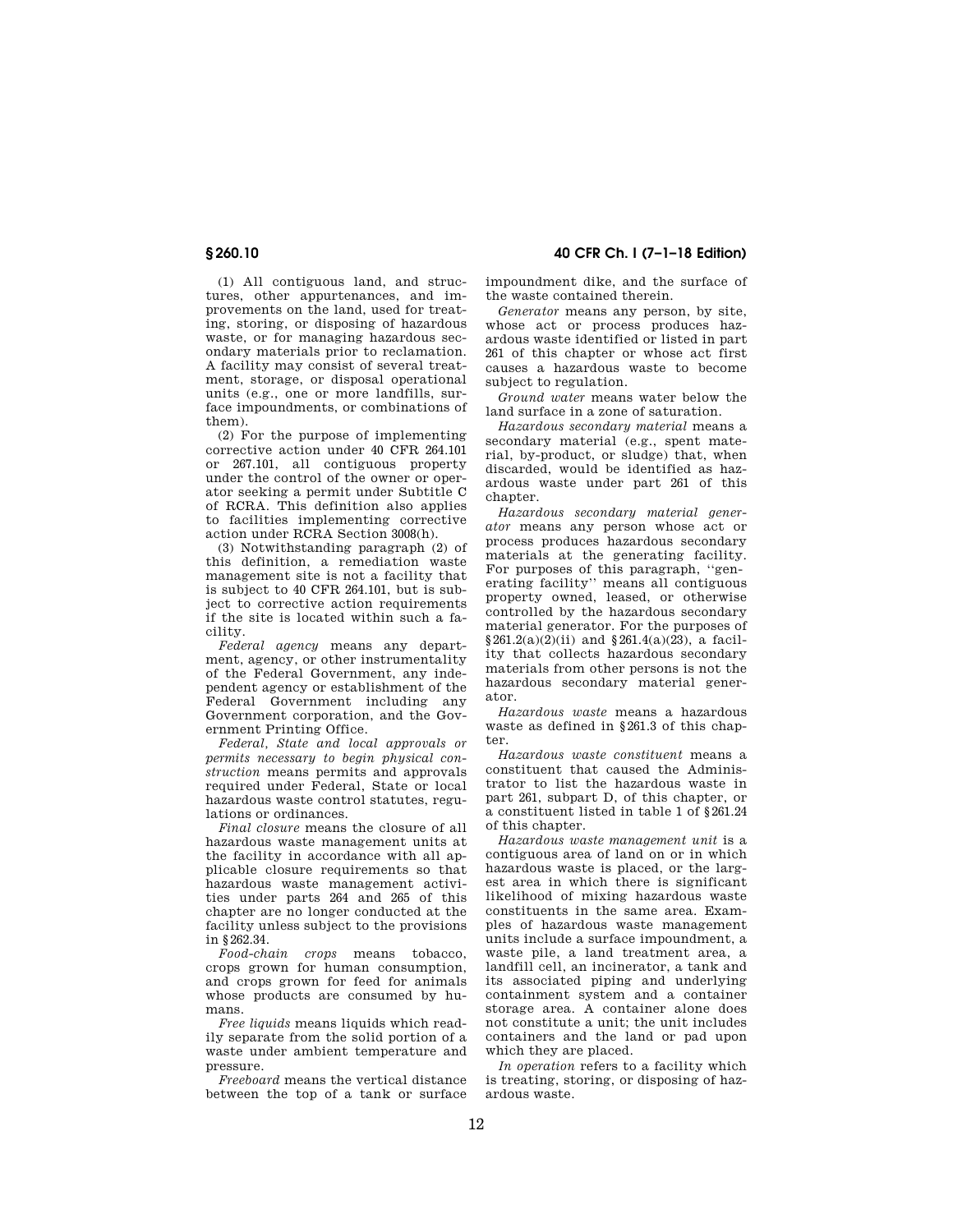*Inactive portion* means that portion of a facility which is not operated after the effective date of part 261 of this chapter. (See also ''active portion'' and ''closed portion''.)

*Incinerator* means any enclosed device that:

(1) Uses controlled flame combustion and neither meets the criteria for classification as a boiler, sludge dryer, or carbon regeneration unit, nor is listed as an industrial furnace; or

(2) Meets the definition of infrared incinerator or plasma arc incinerator.

*Incompatible waste* means a hazardous waste which is unsuitable for:

(1) Placement in a particular device or facility because it may cause corrosion or decay of containment materials (e.g., container inner liners or tank walls); or

(2) Commingling with another waste or material under uncontrolled conditions because the commingling might produce heat or pressure, fire or explosion, violent reaction, toxic dusts, mists, fumes, or gases, or flammable fumes or gases.

(See appendix V of parts 264 and 265 of this chapter for examples.)

*Individual generation site* means the contiguous site at or on which one or more hazardous wastes are generated. An individual generation site, such as a large manufacturing plant, may have one or more sources of hazardous waste but is considered a single or individual generation site if the site or property is contiguous.

*Industrial furnace* means any of the following enclosed devices that are integral components of manufacturing processes and that use thermal treatment to accomplish recovery of materials or energy:

 $(1)$  Cement kilns

(2) Lime kilns

(3) Aggregate kilns

(4) Phosphate kilns

(5) Coke ovens

(6) Blast furnaces

(7) Smelting, melting and refining furnaces (including pyrometallurgical devices such as cupolas, reverberator furnaces, sintering machine, roasters, and foundry furnaces)

(8) Titanium dioxide chloride process oxidation reactors

(9) Methane reforming furnaces

(10) Pulping liquor recovery furnaces (11) Combustion devices used in the recovery of sulfur values from spent sulfuric acid

(12) Halogen acid furnaces (HAFs) for the production of acid from halogenated hazardous waste generated by chemical production facilities where the furnace is located on the site of a chemical production facility, the acid product has a halogen acid content of at least 3%, the acid product is used in a manufacturing process, and, except for hazardous waste burned as fuel, hazardous waste fed to the furnace has a minimum halogen content of 20% asgenerated.

(13) Such other devices as the Administrator may, after notice and comment, add to this list on the basis of one or more of the following factors:

(i) The design and use of the device primarily to accomplish recovery of material products;

(ii) The use of the device to burn or reduce raw materials to make a material product;

(iii) The use of the device to burn or reduce secondary materials as effective substitutes for raw materials, in processes using raw materials as principal feedstocks;

(iv) The use of the device to burn or reduce secondary materials as ingredients in an industrial process to make a material product;

(v) The use of the device in common industrial practice to produce a material product; and

(vi) Other factors, as appropriate.

*Infrared incinerator* means any enclosed device that uses electric powered resistance heaters as a source of radiant heat followed by an afterburner using controlled flame combustion and which is not listed as an industrial furnace.

*Inground tank* means a device meeting the definition of ''tank'' in §260.10 whereby a portion of the tank wall is situated to any degree within the ground, thereby preventing visual inspection of that external surface area of the tank that is in the ground.

*Injection well* means a well into which fluids are injected. (See also ''underground injection''.)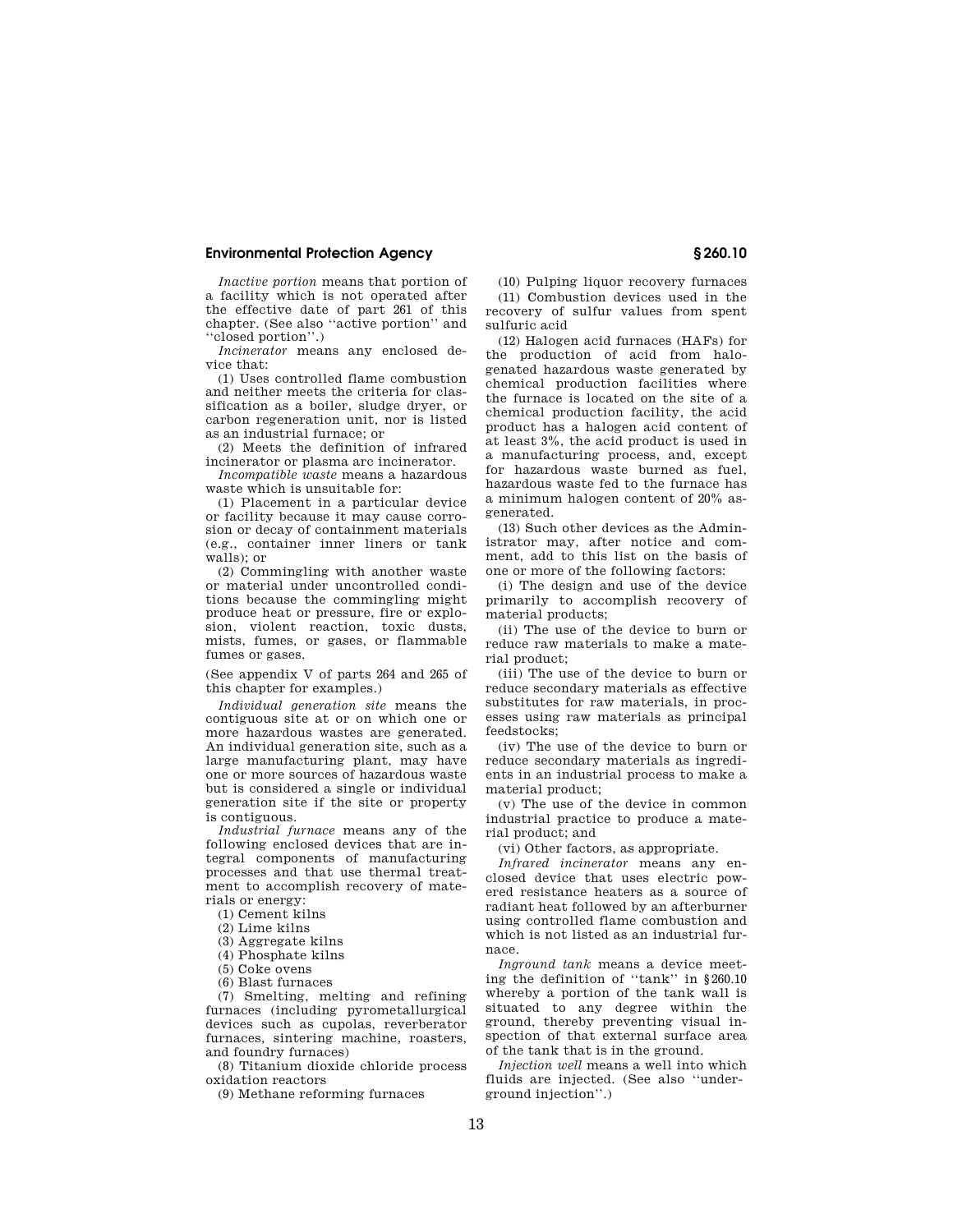*Inner liner* means a continuous layer of material placed inside a tank or container which protects the construction materials of the tank or container from the contained waste or reagents used to treat the waste.

*Installation inspector* means a person who, by reason of his knowledge of the physical sciences and the principles of engineering, acquired by a professional education and related practical experience, is qualified to supervise the installation of tank systems.

*Intermediate facility* means any facility that stores hazardous secondary materials for more than 10 days, other than a hazardous secondary material generator or reclaimer of such material.

*International shipment* means the transportation of hazardous waste into or out of the jurisdiction of the United States.

*Lamp,* also referred to as ''universal waste lamp'', is defined as the bulb or tube portion of an electric lighting device. A lamp is specifically designed to produce radiant energy, most often in the ultraviolet, visible, and infra-red regions of the electromagnetic spectrum. Examples of common universal waste electric lamps include, but are not limited to, fluorescent, high intensity discharge, neon, mercury vapor, high pressure sodium, and metal halide lamps.

*Land-based unit* means an area where hazardous secondary materials are placed in or on the land before recycling. This definition does not include land-based production units.

*Landfill* means a disposal facility or part of a facility where hazardous waste is placed in or on land and which is not a pile, a land treatment facility, a surface impoundment, an underground injection well, a salt dome formation, a salt bed formation, an underground mine, a cave, or a corrective action management unit.

*Landfill cell* means a discrete volume of a hazardous waste landfill which uses a liner to provide isolation of wastes from adjacent cells or wastes. Examples of landfill cells are trenches and pits.

*Land treatment facility* means a facility or part of a facility at which hazardous waste is applied onto or incor-

**§ 260.10 40 CFR Ch. I (7–1–18 Edition)** 

porated into the soil surface; such facilities are disposal facilities if the waste will remain after closure.

*Large quantity generator* is a generator who generates any of the following amounts in a calendar month:

(1) Greater than or equal to 1,000 kilograms (2200 lbs) of non-acute hazardous waste; or

(2) Greater than 1 kilogram (2.2 lbs) of acute hazardous waste listed in §261.31 or §261.33(e) of this chapter; or

(3) Greater than 100 kilograms (220 lbs) of any residue or contaminated soil, water, or other debris resulting from the cleanup of a spill, into or on any land or water, of any acute hazardous waste listed in §261.31 or §261.33(e) of this chapter.

*Leachate* means any liquid, including any suspended components in the liquid, that has percolated through or drained from hazardous waste.

*Leak-detection system* means a system capable of detecting the failure of either the primary or secondary containment structure or the presence of a release of hazardous waste or accumulated liquid in the secondary containment structure. Such a system must employ operational controls (e.g., daily visual inspections for releases into the secondary containment system of aboveground tanks) or consist of an interstitial monitoring device designed to detect continuously and automatically the failure of the primary or secondary containment structure or the presence of a release of hazardous waste into the secondary containment structure.

*Liner* means a continuous layer of natural or man-made materials, beneath or on the sides of a surface impoundment, landfill, or landfill cell, which restricts the downward or lateral escape of hazardous waste, hazardous waste constituents, or leachate.

*Management* or *hazardous waste management* means the systematic control of the collection, source separation, storage, transportation, processing, treatment, recovery, and disposal of hazardous waste.

*Manifest* means the shipping document EPA Form 8700–22 (including, if necessary, EPA Form 8700–22A), or the electronic manifest, originated and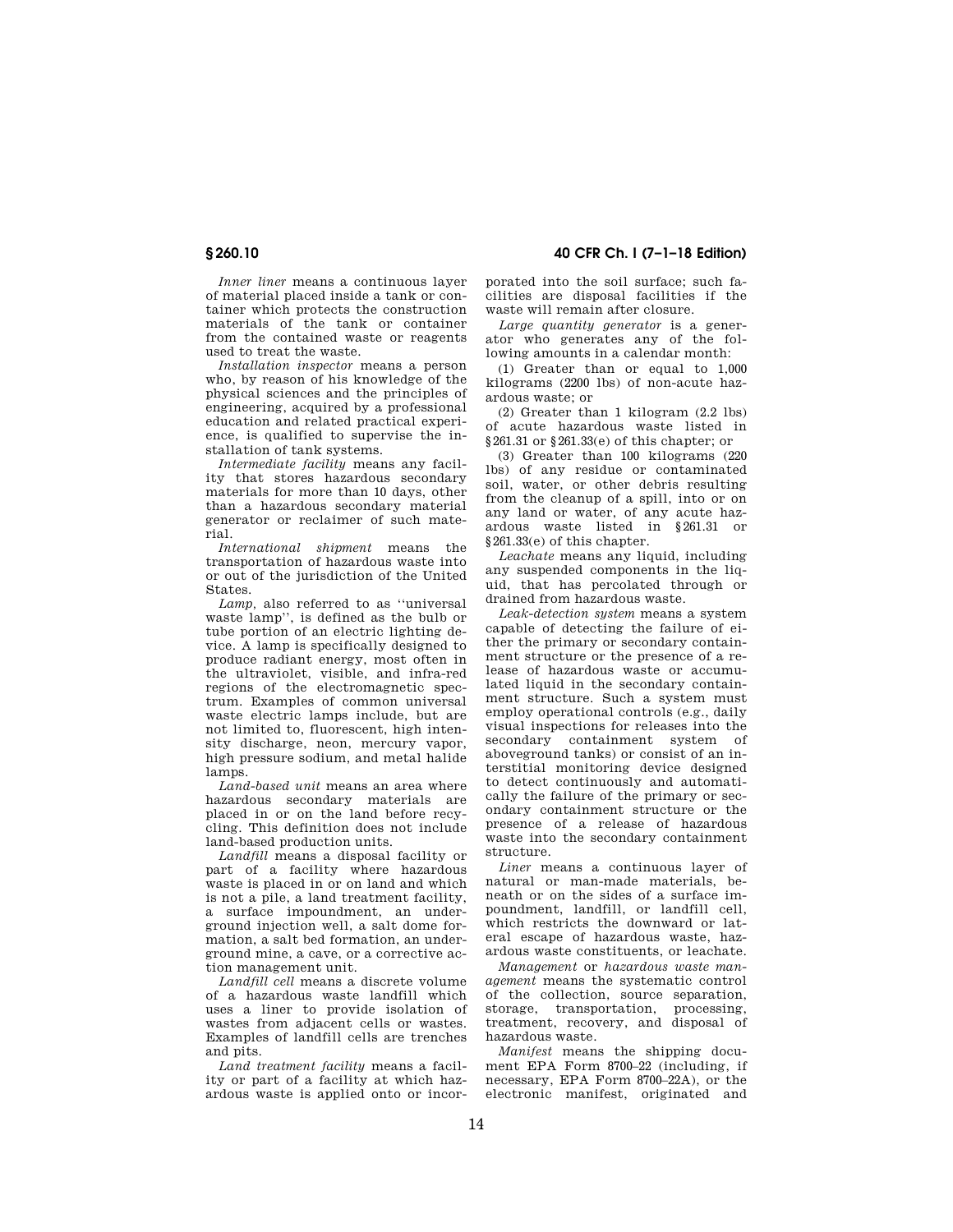signed in accordance with the applicable requirements of parts 262 through 265 of this chapter.

*Manifest tracking number* means: The alphanumeric identification number (*i.e.*, a unique three letter suffix preceded by nine numerical digits), which is pre-printed in Item 4 of the Manifest by a registered source.

*Mercury-containing equipment* means a device or part of a device (including thermostats, but excluding batteries and lamps) that contains elemental mercury integral to its function.

*Military munitions* means all ammunition products and components produced or used by or for the U.S. Department of Defense or the U.S. Armed Services for national defense and security, including military munitions under the control of the Department of Defense, the U.S. Coast Guard, the U.S. Department of Energy (DOE), and National Guard personnel. The term military munitions includes: confined gaseous, liquid, and solid propellants, explosives, pyrotechnics, chemical and riot control agents, smokes, and incendiaries used by DOD components, including bulk explosives and chemical warfare agents, chemical munitions, rockets, guided and ballistic missiles, bombs, warheads, mortar rounds, artillery ammunition, small arms ammunition, grenades, mines, torpedoes, depth charges, cluster munitions and dispensers, demolition charges, and devices and components thereof. Military munitions do not include wholly inert items, improvised explosive devices, and nuclear weapons, nuclear devices, and nuclear components thereof. However, the term does include non-nuclear components of nuclear devices, managed under DOE's nuclear weapons program after all required sanitization operations under the Atomic Energy Act of 1954, as amended, have been completed.

*Mining overburden returned to the mine site* means any material overlying an economic mineral deposit which is removed to gain access to that deposit and is then used for reclamation of a surface mine.

*Miscellaneous unit* means a hazardous waste management unit where hazardous waste is treated, stored, or disposed of and that is not a container,

tank, surface impoundment, pile, land treatment unit, landfill, incinerator, boiler, industrial furnace, underground injection well with appropriate technical standards under part 146 of this chapter, containment building, corrective action management unit, unit eligible for a research, development, and demonstration permit under 40 CFR 270.65, or staging pile.

*Movement* means that hazardous waste transported to a facility in an individual vehicle.

*New hazardous waste management facility* or *new facility* means a facility which began operation, or for which construction commenced after November 19, 1980. (See also ''Existing hazardous waste management facility''.)

*New tank system* or *new tank component* means a tank system or component that will be used for the storage or treatment of hazardous waste and for which installation has commenced after July 14, 1986; except, however, for<br>purposes of  $\S 264.193(g)(2)$  and  $§264.193(g)(2)$  and  $$265.193(g)(2)$ , a new tank system is one for which construction commences after July 14, 1986. (See also ''existing tank system.'')

*No free liquids,* as used in 40 CFR 261.4(a)(26) and 40 CFR 261.4(b)(18), means that solvent-contaminated wipes may not contain free liquids as determined by Method 9095B (Paint Filter Liquids Test), included in ''Test Methods for Evaluating Solid Waste, Physical/Chemical Methods'' (EPA Publication SW–846), which is incorporated by reference, and that there is no free liquid in the container holding the wipes. No free liquids may also be determined using another standard or test method as defined by an authorized state.

*Non-acute hazardous waste* means all hazardous wastes that are not acute hazardous waste, as defined in this section.

*On ground tank* means a device meeting the definition of ''tank'' in §260.10 and that is situated in such a way that the bottom of the tank is on the same level as the adjacent surrounding surface so that the external tank bottom cannot be visually inspected.

*On-site* means the same or geographically contiguous property which may be divided by public or private right-of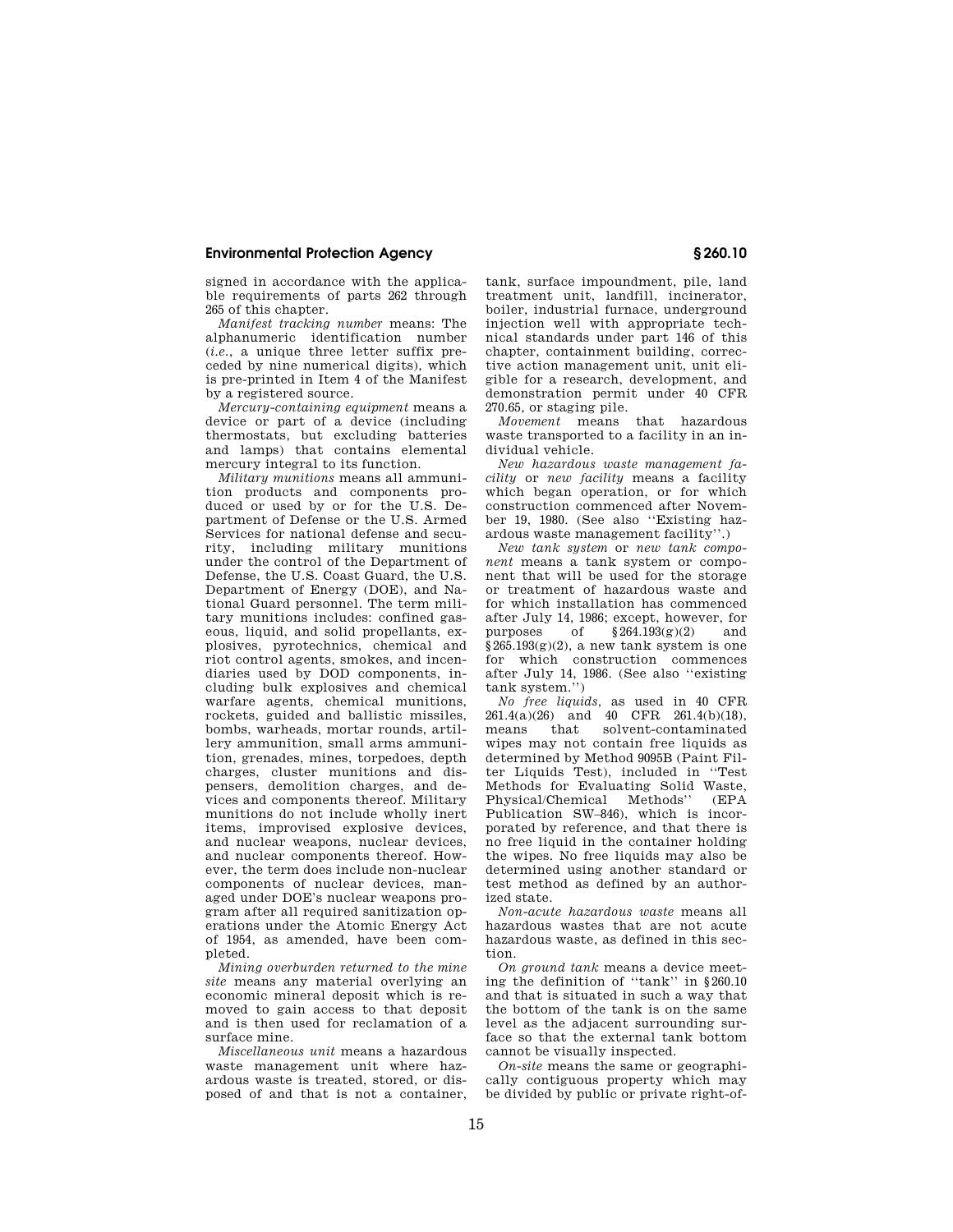way, provided the entrance and exit between the properties is at a cross-roads intersection, and access is by crossing as opposed to going along, the right-ofway. Non-contiguous properties owned by the same person but connected by a right-of-way which he controls and to which the public does not have access, is also considered on-site property.

*Open burning* means the combustion of any material without the following characteristics:

(1) Control of combustion air to maintain adequate temperature for efficient combustion,

(2) Containment of the combustionreaction in an enclosed device to provide sufficient residence time and mixing for complete combustion, and

(3) Control of emission of the gaseous combustion products.

(See also ''incineration'' and ''thermal treatment''.)

*Operator* means the person responsible for the overall operation of a facility.

*Owner* means the person who owns a facility or part of a facility.

*Partial closure* means the closure of a hazardous waste management unit in accordance with the applicable closure requirements of parts 264 and 265 of this chapter at a facility that contains other active hazardous waste management units. For example, partial closure may include the closure of a tank (including its associated piping and underlying containment systems), landfill cell, surface impoundment, waste pile, or other hazardous waste management unit, while other units of the same facility continue to operate.

*Person* means an individual, trust, firm, joint stock company, Federal Agency, corporation (including a government corporation), partnership, association, State, municipality, commission, political subdivision of a State, or any interstate body.

*Personnel* or *facility personnel* means all persons who work at, or oversee the operations of, a hazardous waste facility, and whose actions or failure to act may result in noncompliance with the requirements of part 264 or 265 of this chapter.

*Pesticide* means any substance or mixture of substances intended for preventing, destroying, repelling, or miti-

**§ 260.10 40 CFR Ch. I (7–1–18 Edition)** 

gating any pest, or intended for use as a plant regulator, defoliant, or desiccant, other than any article that:

(1) Is a new animal drug under FFDCA section 201(w), or

(2) Is an animal drug that has been determined by regulation of the Secretary of Health and Human Services not to be a new animal drug, or

(3) Is an animal feed under FFDCA section  $201(x)$  that bears or contains any substances described by paragraph (1) or (2) of this definition.

*Pile* means any non-containerized accumulation of solid, nonflowing hazardous waste that is used for treatment or storage and that is not a containment building.

*Plasma arc incinerator* means any enclosed device using a high intensity electrical discharge or arc as a source of heat followed by an afterburner using controlled flame combustion and which is not listed as an industrial furnace.

*Point source* means any discernible, confined, and discrete conveyance, including, but not limited to any pipe, ditch, channel, tunnel, conduit, well, discrete fissure, container, rolling stock, concentrated animal feeding operation, or vessel or other floating craft, from which pollutants are or may be discharged. This term does not include return flows from irrigated agriculture.

*Publicly owned treatment works* or *POTW* means any device or system used in the treatment (including recycling and reclamation) of municipal sewage or industrial wastes of a liquid nature which is owned by a "State" or ''municipality'' (as defined by section 502(4) of the CWA). This definition includes sewers, pipes, or other conveyances only if they convey wastewater to a POTW providing treatment.<br> *Qualified Ground-Water Scientist* 

 $Ground-Water$ means a scientist or engineer who has received a baccalaureate or post-graduate degree in the natural sciences or engineering, and has sufficient training and experience in ground-water hydrology and related fields as may be demonstrated by state registration, professional certifications, or completion of accredited university courses that enable that individual to make sound<br>professional indgements regarding judgements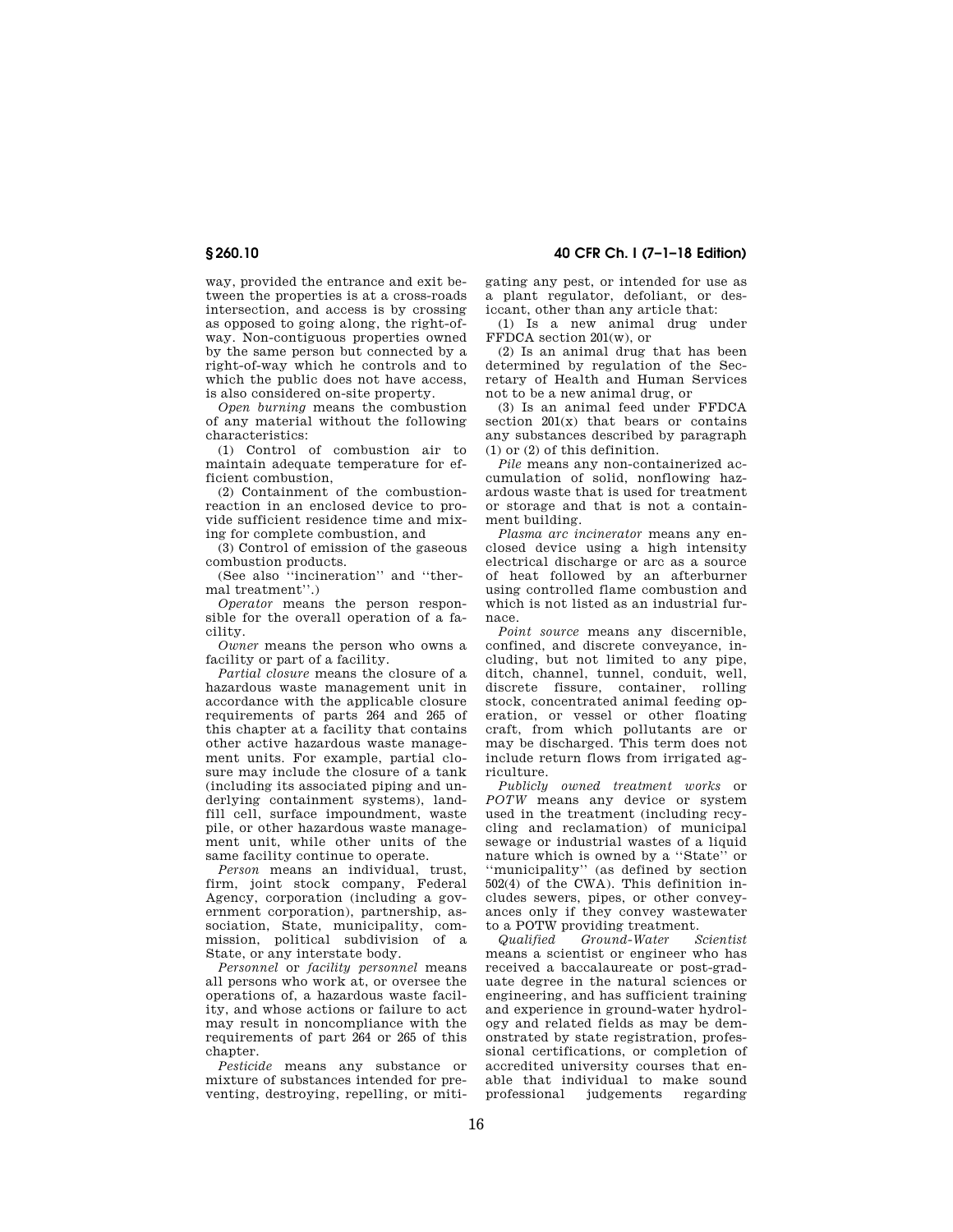ground-water monitoring and contaminant fate and transport.

*Recognized trader* means a person domiciled in the United States, by site of business, who acts to arrange and facilitate transboundary movements of wastes destined for recovery or disposal operations, either by purchasing from and subsequently selling to United States and foreign facilities, or by acting under arrangements with a United States waste facility to arrange for the export or import of the wastes.

*Regional Administrator* means the Regional Administrator for the EPA Region in which the facility is located, or his designee.

*Remanufacturing* means processing a higher-value hazardous secondary material in order to manufacture a product that serves a similar functional purpose as the original commercialgrade material. For the purpose of this definition, a hazardous secondary material is considered higher-value if it was generated from the use of a commercial-grade material in a manufacturing process and can be remanufactured into a similar commercial-grade material.

*Remediation waste* means all solid and hazardous wastes, and all media (including ground water, surface water, soils, and sediments) and debris, that are managed for implementing cleanup.

*Remediation waste management site*  means a facility where an owner or operator is or will be treating, storing or disposing of hazardous remediation wastes. A remediation waste management site is not a facility that is subject to corrective action under 40 CFR 264.101, but is subject to corrective action requirements if the site is located in such a facility.

*Replacement unit* means a landfill, surface impoundment, or waste pile unit (1) from which all or substantially all of the waste is removed, and (2) that is subsequently reused to treat, store, or dispose of hazardous waste. ''Replacement unit'' does not apply to a unit from which waste is removed during closure, if the subsequent reuse solely involves the disposal of waste from that unit and other closing units or corrective action areas at the facility, in accordance with an approved

closure plan or EPA or State approved corrective action.

*Representative sample* means a sample of a universe or whole (e.g., waste pile, lagoon, ground water) which can be expected to exhibit the average properties of the universe or whole.

*Run-off* means any rainwater, leachate, or other liquid that drains over land from any part of a facility.

*Run-on* means any rainwater, leachate, or other liquid that drains over land onto any part of a facility.

*Saturated zone* or *zone of saturation*  means that part of the earth's crust in which all voids are filled with water.

*Sludge* means any solid, semi-solid, or liquid waste generated from a municipal, commercial, or industrial wastewater treatment plant, water supply treatment plant, or air pollution control facility exclusive of the treated effluent from a wastewater treatment plant.

*Sludge dryer* means any enclosed thermal treatment device that is used to dehydrate sludge and that has a maximum total thermal input, excluding the heating value of the sludge itself, of 2,500 Btu/lb of sludge treated on a wet-weight basis.

*Small quantity generator* is a generator who generates the following amounts in a calendar month:

(1) Greater than 100 kilograms (220 lbs) but less than 1,000 kilograms (2200 lbs) of non-acute hazardous waste; and

(2) Less than or equal to 1 kilogram (2.2 lbs) of acute hazardous waste listed in §261.31 or §261.33(e) of this chapter; and

(3) Less than or equal to 100 kilograms (220 lbs) of any residue or contaminated soil, water, or other debris resulting from the cleanup of a spill, into or on any land or water, of any acute hazardous waste listed in §261.31 or §261.33(e) of this chapter.

*Solid waste* means a solid waste as defined in §261.2 of this chapter.

*Solvent-contaminated wipe* means—

(1) A wipe that, after use or after cleaning up a spill, either:

(i) Contains one or more of the F001 through F005 solvents listed in 40 CFR 261.31 or the corresponding P- or Ulisted solvents found in 40 CFR 261.33;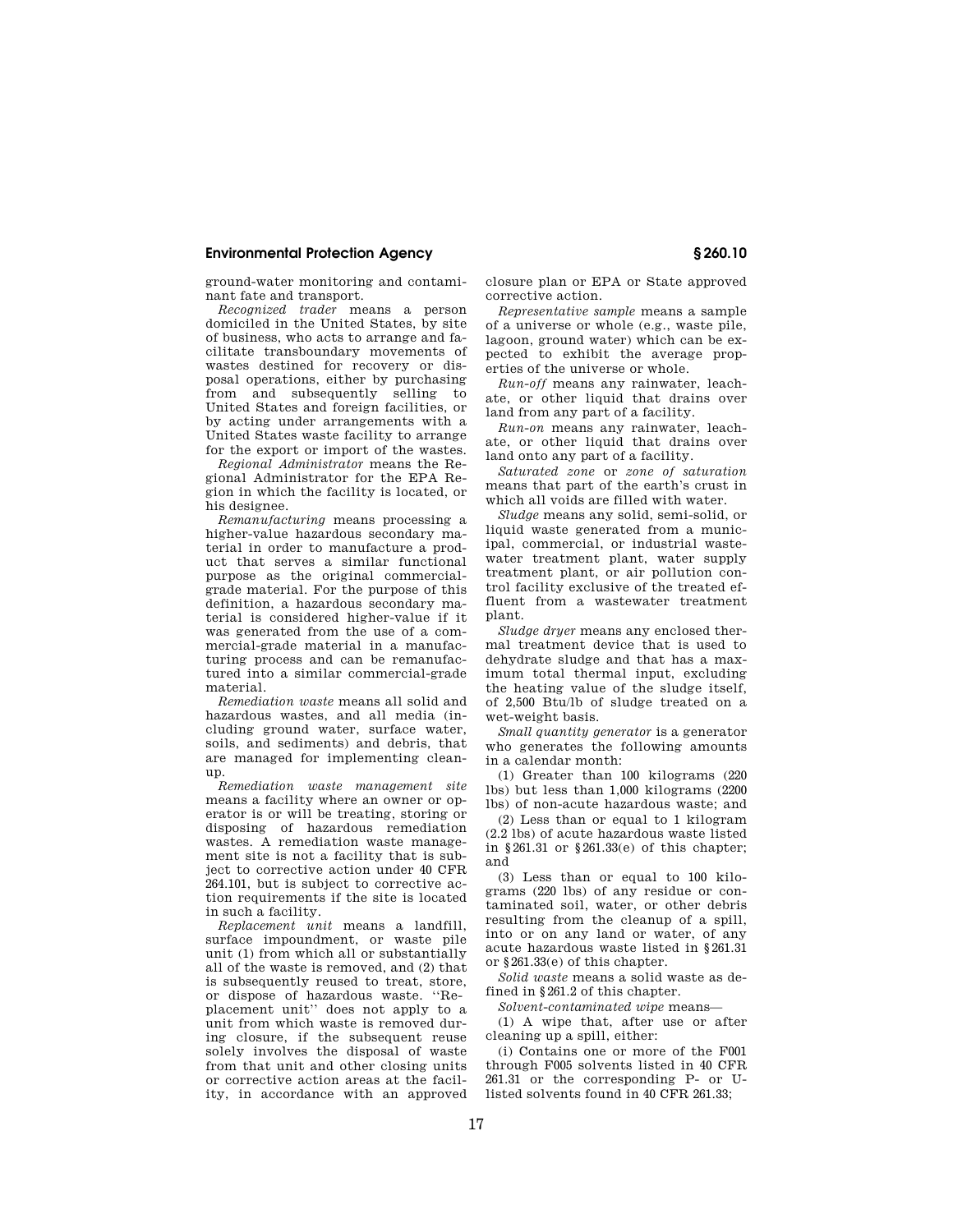(ii) Exhibits a hazardous characteristic found in 40 CFR part 261 subpart C when that characteristic results from a solvent listed in 40 CFR part 261; and/or

(iii) Exhibits only the hazardous waste characteristic of ignitability found in 40 CFR 261.21 due to the presence of one or more solvents that are not listed in 40 CFR part 261.

(2) Solvent-contaminated wipes that contain listed hazardous waste other than solvents, or exhibit the characteristic of toxicity, corrosivity, or reactivity due to contaminants other than solvents, are not eligible for the exclusions at 40 CFR  $261.4(a)(26)$  and 40 CFR 261.4(b)(18).

*Sorbent* means a material that is used to soak up free liquids by either adsorption or absorption, or both. *Sorb*  means to either adsorb or absorb, or both.

*Staging pile* means an accumulation of solid, non-flowing remediation waste (as defined in this section) that is not a containment building and that is used only during remedial operations for temporary storage at a facility. Staging piles must be designated by the Director according to the requirements of 40 CFR 264.554.

*State* means any of the several States, the District of Columbia, the Commonwealth of Puerto Rico, the Virgin Islands, Guam, Samoa, and the Commonwealth of the Northern Mariana Islands.

*Storage* means the holding of hazardous waste for a temporary period, at the end of which the hazardous waste is treated, disposed of, or stored elsewhere.

*Sump* means any pit or reservoir that meets the definition of tank and those troughs/trenches connected to it that serve to collect hazardous waste for transport to hazardous waste storage, treatment, or disposal facilities; except that as used in the landfill, surface impoundment, and waste pile rules, ''sump'' means any lined pit or reservoir that serves to collect liquids drained from a leachate collection and removal system or leak detection system for subsequent removal from the system.

*Surface impoundment* or *impoundment*  means a facility or part of a facility

**§ 260.10 40 CFR Ch. I (7–1–18 Edition)** 

which is a natural topographic depression, man-made excavation, or diked area formed primarily of earthen materials (although it may be lined with man-made materials), which is designed to hold an accumulation of liquid wastes or wastes containing free liquids, and which is not an injection well. Examples of surface impoundments are holding, storage, settling, and aeration pits, ponds, and lagoons.

*Tank* means a stationary device, designed to contain an accumulation of hazardous waste which is constructed primarily of non-earthen materials (e.g., wood, concrete, steel, plastic) which provide structural support.

*Tank system* means a hazardous waste storage or treatment tank and its associated ancillary equipment and containment system.

*TEQ* means toxicity equivalence, the international method of relating the toxicity of various dioxin/furan congeners to the toxicity of 2,3,7,8 tetrachlorodibenzo-p-dioxin.

*Thermal treatment* means the treatment of hazardous waste in a device which uses elevated temperatures as the primary means to change the chemical, physical, or biological character or composition of the hazardous waste. Examples of thermal treatment processes are incineration, molten salt, pyrolysis, calcination, wet air oxidation, and microwave discharge. (See also ''incinerator'' and ''open burning''.)

*Thermostat* means a temperature control device that contains metallic mercury in an ampule attached to a bimetal sensing element, and mercurycontaining ampules that have been removed from these temperature control devices in compliance with the requirements of 40 CFR 273.13(c)(2) or 273.33(c)(2).

*Totally enclosed treatment facility*  means a facility for the treatment of hazardous waste which is directly connected to an industrial production process and which is constructed and operated in a manner which prevents the release of any hazardous waste or any constituent thereof into the environment during treatment. An example is a pipe in which waste acid is neutralized.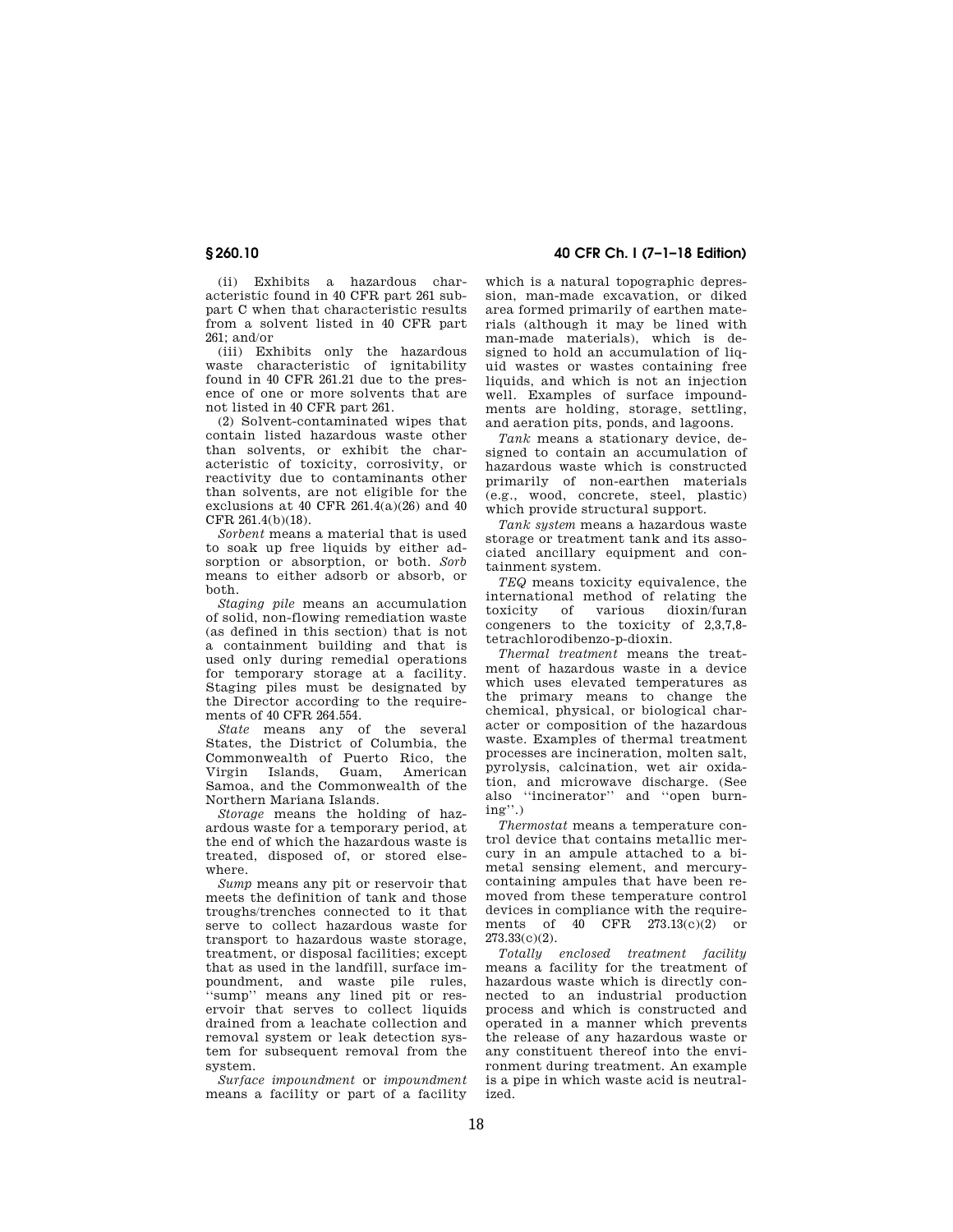*Transfer facility* means any transportation-related facility, including loading docks, parking areas, storage areas and other similar areas where shipments of hazardous waste or hazardous secondary materials are held during the normal course of transportation.

*Transport vehicle* means a motor vehicle or rail car used for the transportation of cargo by any mode. Each cargo-carrying body (trailer, railroad freight car, etc.) is a separate transport vehicle.

*Transportation* means the movement of hazardous waste by air, rail, highway, or water.

*Transporter* means a person engaged in the offsite transportation of hazardous waste by air, rail, highway, or water.

*Treatability study* means a study in which a hazardous waste is subjected to a treatment process to determine: (1) Whether the waste is amenable to the treatment process, (2) what pretreatment (if any) is required, (3) the optimal process conditions needed to achieve the desired treatment, (4) the efficiency of a treatment process for a specific waste or wastes, or (5) the characteristics and volumes of residuals from a particular treatment process. Also included in this definition for the purpose of the  $§261.4$  (e) and (f) exemptions are liner compatibility, corrosion, and other material compatibility studies and toxicological and health effects studies. A ''treatability study'' is not a means to commercially treat or dispose of hazardous waste.

*Treatment* means any method, technique, or process, including neutralization, designed to change the physical, chemical, or biological character or composition of any hazardous waste so as to neutralize such waste, or so as to recover energy or material resources from the waste, or so as to render such waste non-hazardous, or less hazardous; safer to transport, store, or dispose of; or amenable for recovery, amenable for storage, or reduced in volume.

*Treatment zone* means a soil area of the unsaturated zone of a land treatment unit within which hazardous constituents are degraded, transformed, or immobilized.

*Underground injection* means the subsurface emplacement of fluids through a bored, drilled or driven well; or through a dug well, where the depth of the dug well is greater than the largest surface dimension. (See also ''injection  $well'$ 

*Underground tank* means a device meeting the definition of ''tank'' in §260.10 whose entire surface area is totally below the surface of and covered by the ground.

*Unfit-for use tank system* means a tank system that has been determined through an integrity assessment or other inspection to be no longer capable of storing or treating hazardous waste without posing a threat of release of hazardous waste to the environment.

*United States* means the 50 States, the District of Columbia, the Commonwealth of Puerto Rico, the U.S. Virgin Islands, Guam, American Samoa, and the Commonwealth of the Northern Mariana Islands.

*Universal waste* means any of the following hazardous wastes that are managed under the universal waste requirements of part 273 of this chapter:

(1) Batteries as described in §273.2 of this chapter;

(2) Pesticides as described in §273.3 of this chapter;

(3) Mercury-containing equipment as described in §273.4 of this chapter; and

(4) Lamps as described in §273.5 of this chapter.

*Universal waste handler:* 

(1) Means:

(i) A generator (as defined in this section) of universal waste; or

(ii) The owner or operator of a facility, including all contiguous property, that receives universal waste from other universal waste handlers, accumulates universal waste, and sends universal waste to another universal waste handler, to a destination facility, or to a foreign destination.

(2) Does not mean:

(i) A person who treats (except under the provisions of 40 CFR 273.13 (a) or (c), or 273.33 (a) or (c)), disposes of, or recycles universal waste; or

(ii) A person engaged in the off-site transportation of universal waste by air, rail, highway, or water, including a universal waste transfer facility.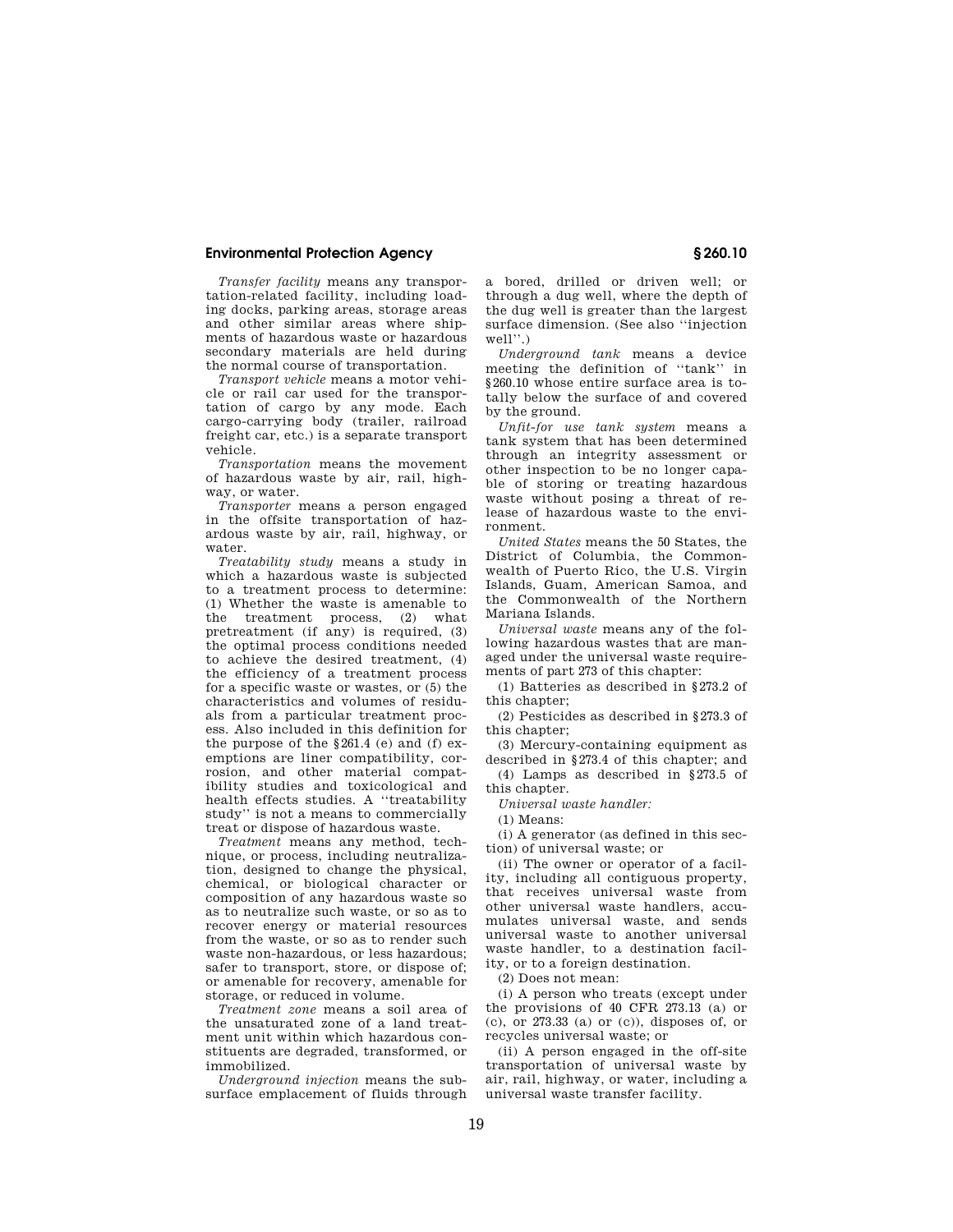*Universal waste transporter* means a person engaged in the off-site transportation of universal waste by air, rail, highway, or water.

*Unsaturated zone* or *zone of aeration*  means the zone between the land surface and the water table.

*Uppermost aquifer* means the geologic formation nearest the natural ground surface that is an aquifer, as well as lower aquifers that are hydraulically interconnected with this aquifer within the facility's property boundary.

*Used oil* means any oil that has been refined from crude oil, or any synthetic oil, that has been used and as a result of such use is contaminated by physical or chemical impurities.

*User of the electronic manifest system*  means a hazardous waste generator, a hazardous waste transporter, an owner or operator of a hazardous waste treatment, storage, recycling, or disposal facility, or any other person that:

(1) Is required to use a manifest to comply with:

(i) Any federal or state requirement to track the shipment, transportation, and receipt of hazardous waste or other waste material that is shipped from the site of generation to an off-site designated facility for treatment, storage, recycling, or disposal; or

(ii) Any federal or state requirement to track the shipment, transportation, and receipt of rejected wastes or regulated container residues that are shipped from a designated facility to an alternative facility, or returned to the generator; and

(2) Elects to use the system to obtain, complete and transmit an electronic manifest format supplied by the EPA electronic manifest system, or

(3) Elects to use the paper manifest form and submits to the system for data processing purposes a paper copy of the manifest (or data from such a paper copy), in accordance with  $§264.71(a)(2)(v)$  or  $§265.71(a)(2)(v)$  of this chapter. These paper copies are submitted for data exchange purposes only and are not the official copies of record for legal purposes.

*Very small quantity generator* is a generator who generates less than or equal to the following amounts in a calendar month:

**§ 260.10 40 CFR Ch. I (7–1–18 Edition)** 

(1) 100 kilograms (220 lbs) of nonacute hazardous waste; and

(2) 1 kilogram (2.2 lbs) of acute hazardous waste listed in §261.31 or §261.33(e) of this chapter; and

 $(3)$  100 kilograms  $(220$  lbs) of any residue or contaminated soil, water, or other debris resulting from the cleanup of a spill, into or on any land or water, of any acute hazardous waste listed in §261.31 or §261.33(e) of this chapter.

*Vessel* includes every description of watercraft, used or capable of being used as a means of transportation on the water.

*Wastewater treatment unit* means a device which:

(1) Is part of a wastewater treatment facility that is subject to regulation under either section 402 or 307(b) of the Clean Water Act; and

(2) Receives and treats or stores an influent wastewater that is a hazardous waste as defined in §261.3 of this chapter, or that generates and accumulates a wastewater treatment sludge that is a hazardous waste as defined in §261.3 of this chapter, or treats or stores a wastewater treatment sludge which is a hazardous waste as defined in §261.3 of this Chapter; and

(3) Meets the definition of tank or tank system in §260.10 of this chapter.

*Water (bulk shipment)* means the bulk transportation of hazardous waste which is loaded or carried on board a vessel without containers or labels.

*Well* means any shaft or pit dug or bored into the earth, generally of a cylindrical form, and often walled with bricks or tubing to prevent the earth from caving in.

*Well injection:* (See ''underground injection''.)

*Zone of engineering control* means an area under the control of the owner/operator that, upon detection of a hazardous waste release, can be readily cleaned up prior to the release of hazardous waste or hazardous constituents to ground water or surface water.

*Wipe* means a woven or non-woven shop towel, rag, pad, or swab made of wood pulp, fabric, cotton, polyester blends, or other material.

[45 FR 33073, May 19, 1980]

EDITORIAL NOTE: For FEDERAL REGISTER citations affecting §260.10, see the List of CFR Sections Affected, which appears in the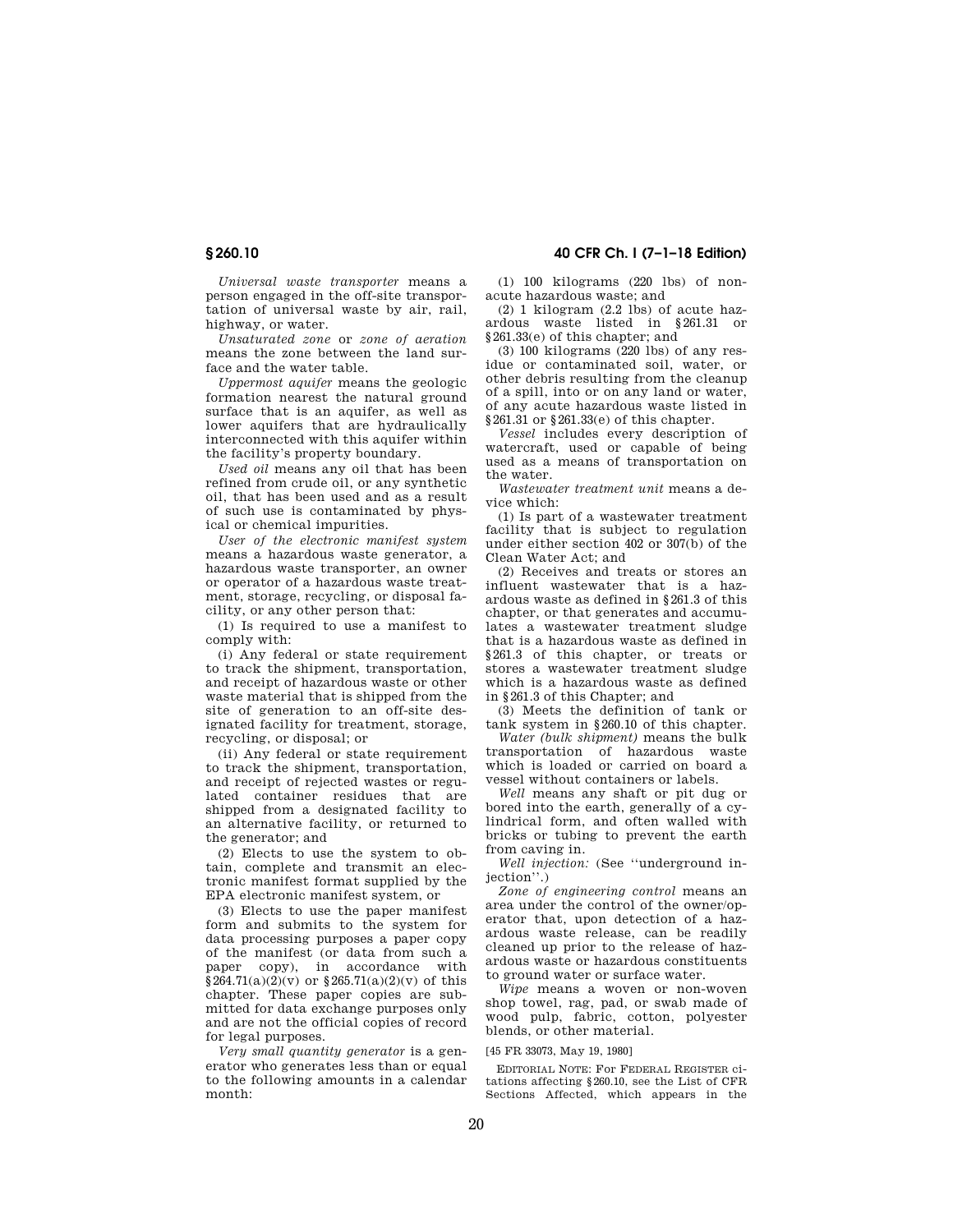Finding Aids section of the printed volume and at *www.fdsys.gov.* 

### **§ 260.11 Incorporation by reference.**

(a) When used in parts 260 through 268 and 278 of this chapter, the following publications are incorporated by reference. These incorporations by reference were approved by the Director of the Federal Register pursuant to 5 U.S.C. 552(a) and 1 CFR part 51. These materials are incorporated as they exist on the date of approval and a notice of any change in these materials will be published in the FEDERAL REG-ISTER. Copies may be inspected at the Library, U.S. Environmental Protection Agency, 1200 Pennsylvania Ave., NW. (3403T), Washington, DC 20460, *libraryhq@epa.gov;* or at the National Archives and Records Administration (NARA). For information on the availability of this material at NARA, call 202–741–6030, or go to: *http://*   $www.archive.gov/feral\_register/$ *code*l*of*l*federal*l*regulations/ ibr locations.html.* 

(b) The following materials are available for purchase from the American Society for Testing and Materials, 100 Barr Harbor Drive, P.O. Box C700, West Conshohocken, PA 19428–2959.

(1) ASTM D–93–79 or D–93–80, ''Standard Test Methods for Flash Point by Pensky-Martens Closed Cup Tester,'' IBR approved for §261.21.

(2) ASTM D–1946–82, ''Standard Method for Analysis of Reformed Gas by Gas Chromatography,'' IBR approved for §§264.1033, 265.1033.

(3) ASTM D 2267–88, ''Standard Test Method for Aromatics in Light Naphthas and Aviation Gasolines by Gas Chromatography,'' IBR approved for §264.1063.

(4) ASTM D 2382–83, ''Standard Test Method for Heat of Combustion of Hydrocarbon Fuels by Bomb Calorimeter (High-Precision Method),'' IBR approved for §§264.1033, 265.1033.

(5) ASTM D 2879–92, ''Standard Test Method for Vapor Pressure—Temperature Relationship and Initial Decomposition Temperature of Liquids by<br>Isoteniscope," IBR approved for Isoteniscope,'' IBR approved for §265.1084.

(6) ASTM D–3278–78, ''Standard Test Methods for Flash Point for Liquids by Setaflash Closed Tester,'' IBR approved for §261.21(a).

(7) ASTM E 168–88, ''Standard Practices for General Techniques of Infrared Quantitative Analysis,'' IBR approved for §264.1063.

(8) ASTM E 169–87, ''Standard Practices for General Techniques of Ultraviolet-Visible Quantitative Analysis,'' IBR approved for §264.1063.

(9) ASTM E 260–85, ''Standard Practice for Packed Column Gas Chromatography,'' IBR approved for §264.1063.

(10) ASTM E 926–88, ''Standard Test Methods for Preparing Refuse-Derived Fuel (RDF) Samples for Analyses of Metals,'' Test Method C—Bomb, Acid Digestion Method.

(c) The following materials are available for purchase from the National Technical Information Service, 5285 Port Royal Road, Springfield, VA 22161; or for purchase from the Superintendent of Documents, U.S. Government Printing Office, Washington, DC 20402, (202) 512–1800.

(1) ''APTI Course 415: Control of Gaseous Emissions,'' EPA Publication EPA–450/2–81–005, December 1981, IBR approved for §§264.1035 and 265.1035.

(2) Method 1664, n-Hexane Extractable Material (HEM; Oil and Grease) and Silica Gel Treated n-Hexane Extractable Material SGT–HEM; Nonpolar Material) by Extraction and Gravimetry:

(i) Revision A, EPA–821–R–98–002, February 1999, IBR approved for Part 261, Appendix IX.

(ii) Revision B, EPA–821–R–10–001, February 2010, IBR approved for Part 261, Appendix IX.

(3) The following methods as published in the test methods compendium known as ''Test Methods for Evaluating Solid Waste, Physical/Chemical Methods,'' EPA Publication SW–846, Third Edition. A suffix of ''A'' in the method number indicates revision one (the method has been revised once). A suffix of "B" in the method number indicates revision two (the method has been revised twice). A suffix of ''C'' in the method number indicates revision three (the method has been revised three times). A suffix of ''D'' in the method number indicates revision four (the method has been revised four times).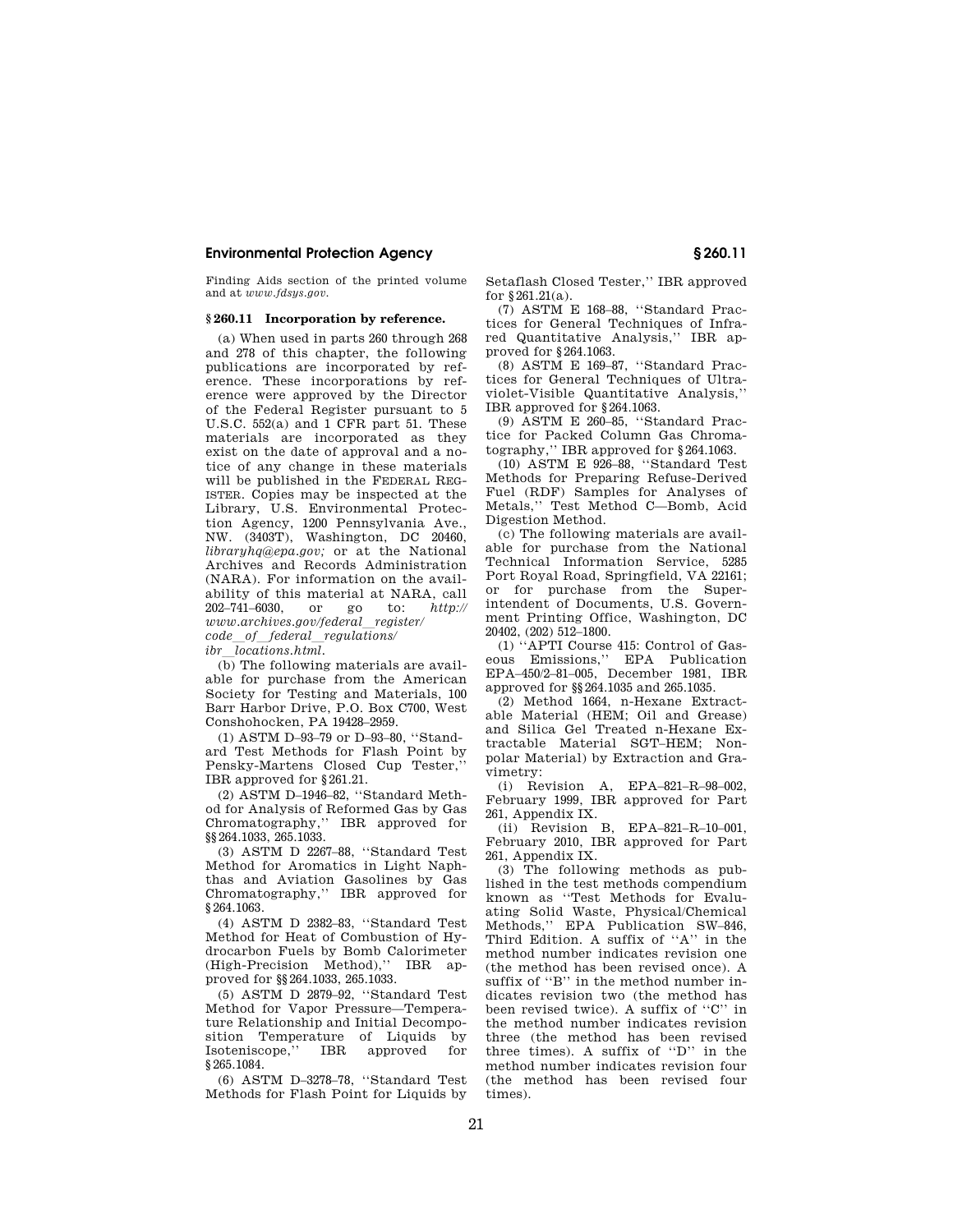**§ 260.11 40 CFR Ch. I (7–1–18 Edition)** 

(i) Method 0010, dated September 1986 and in the Basic Manual, IBR approved for part 261, appendix IX.

(ii) Method 0020, dated September 1986 and in the Basic Manual, IBR approved for part 261, appendix IX.

(iii) Method 0030, dated September 1986 and in the Basic Manual, IBR approved for part 261, appendix IX.

(iv) Method 1320, dated September 1986 and in the Basic Manual, IBR approved for part 261, appendix IX.

(v) Method 1311, dated September 1992 and in Update I, IBR approved for part 261, appendix IX, and §§261.24, 268.7, 268.40.

(vi) Method 1330A, dated September 1992 and in Update I, IBR approved for part 261, appendix IX.

(vii) Method 1312 dated September 1994 and in Update III, IBR approved for part 261, appendix IX and §278.3(b)(1).

(viii) Method 0011, dated December 1996 and in Update III, IBR approved for part 261, appendix IX, and part 266, appendix IX.

(ix) Method 0023A, dated December 1996 and in Update III, IBR approved for part 261, appendix IX, part 266, appendix IX, and §266.104.

(x) Method 0031, dated December 1996 and in Update III, IBR approved for part 261, appendix IX.

(xi) Method 0040, dated December 1996 and in Update III, IBR approved for part 261, appendix IX.

(xii) Method 0050, dated December 1996 and in Update III, IBR approved for part 261, appendix IX, part 266, appendix IX, and §266.107.

(xiii) Method 0051, dated December 1996 and in Update III, IBR approved for part 261, appendix IX, part 266, appendix IX, and §266.107.

(xiv) Method 0060, dated December 1996 and in Update III, IBR approved for part 261, appendix IX, §266.106, and part 266, appendix IX.

(xv) Method 0061, dated December 1996 and in Update III, IBR approved for part 261, appendix IX, §266.106, and part 266, appendix IX.

(xvi) Method 9071B, dated April 1998 and in Update IIIA, IBR approved for part 261, appendix IX.

(xvii) Method 1010A, dated November 2004 and in Update IIIB, IBR approved for part 261, appendix IX.

(xviii) Method 1020B, dated November 2004 and in Update IIIB, IBR approved for part 261, appendix IX.

(xix) Method 1110A, dated November 2004 and in Update IIIB, IBR approved for §261.22 and part 261, appendix IX.

(xx) Method 1310B, dated November 2004 and in Update IIIB, IBR approved for part 261, appendix IX.

(xxi) Method 9010C, dated November 2004 and in Update IIIB, IBR approved for part 261, appendix IX and §§268.40, 268.44, 268.48.

(xxii) Method 9012B, dated November 2004 and in Update IIIB, IBR approved for part 261, appendix IX and §§268.40, 268.44, 268.48.

(xxiii) Method 9040C, dated November 2004 and in Update IIIB, IBR approved for part 261, appendix IX and §261.22.

(xxiv) Method 9045D, dated November 2004 and in Update IIIB, IBR approved for part 261, appendix IX.

(xxv) Method 9060A, dated November 2004 and in Update IIIB, IBR approved for part 261, appendix IX, and §§264.1034, 264.1063, 265.1034, 265.1063.

(xxvi) Method 9070A, dated November 2004 and in Update IIIB, IBR approved for part 261, appendix IX.

(xxvii) Method 9095B, dated November 2004 and in Update IIIB, IBR approved, part 261, appendix IX, and §§264.190, 264.314, 265.190, 265.314, 265.1081, 267.190(a), 268.32.

(d) The following materials are available for purchase from the National<br>Fire Protection Association, 1 Fire Protection Association, 1 Batterymarch Park, P.O. Box 9101, Quincy, MA 02269–9101.

(1) ''Flammable and Combustible Liquids Code'' (NFPA 30), 1977 or 1981, IBR approved for §§262.16(b), 264.198(b), 265.198(b), 267.202(b).

(2) [Reserved]

(e) The following materials are available for purchase from the American Petroleum Institute, 1220 L Street, Northwest, Washington, DC 20005.

(1) API Publication 2517, Third Edition, February 1989, ''Evaporative Loss from External Floating-Roof Tanks,'' IBR approved for §265.1084.

(2) [Reserved]

(f) The following materials are available for purchase from the Environmental Protection Agency, Research Triangle Park, NC.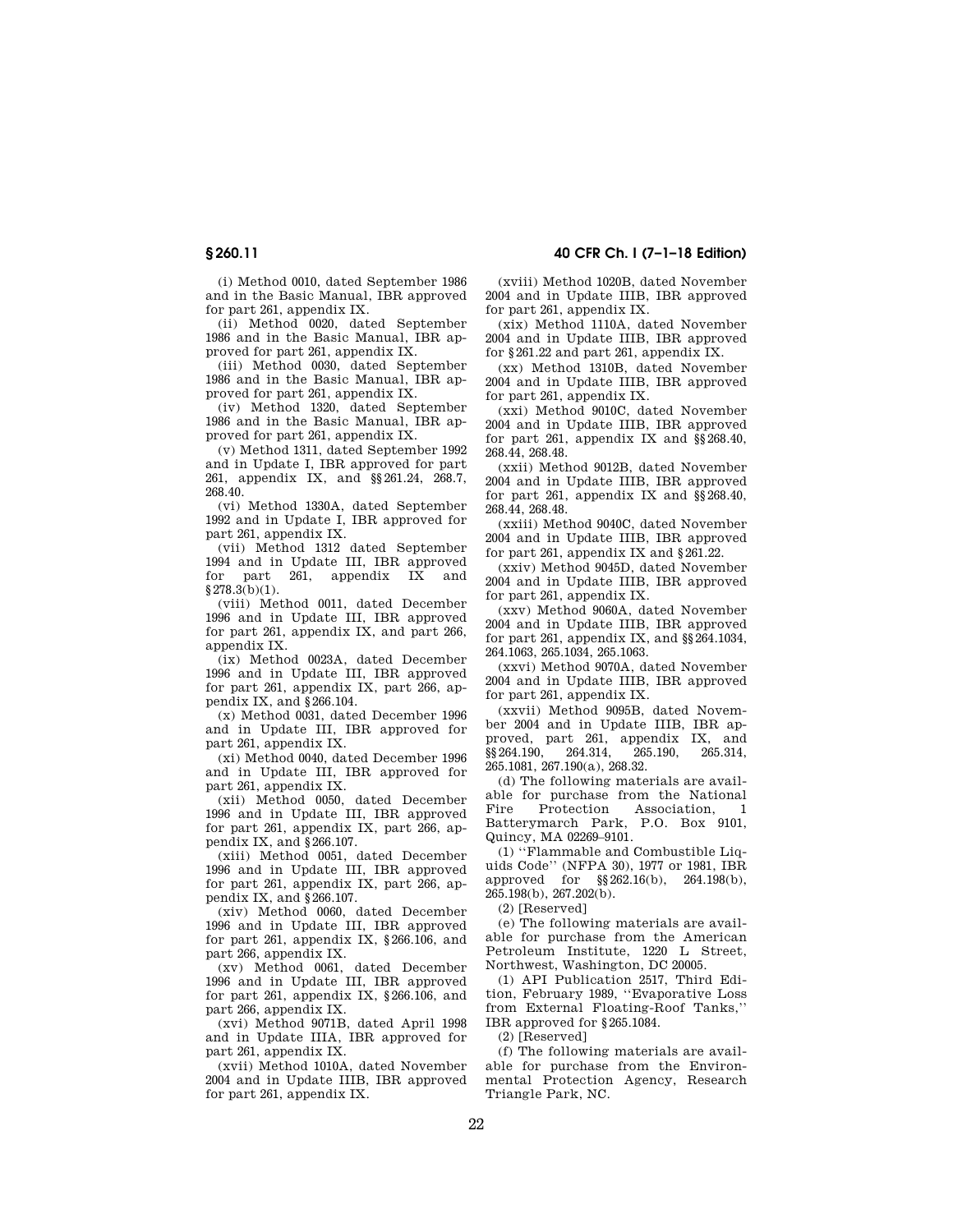(1) ''Screening Procedures for Estimating the Air Quality Impact of Stationary Sources, Revised'', October 1992, EPA Publication No. EPA–450/R– 92–019, IBR approved for part 266, appendix IX.

(2) [Reserved]

(g) The following materials are available for purchase from the Organization for Economic Cooperation and Development, Environment Directorate, 2 rue Andre´ Pascal, F–75775 Paris Cedex 16, France.

(1) Guidance Manual for the Control of Transboundary Movements of Recoverable Wastes, copyright 2009, Annex B: OECD Consolidated List of Wastes Subject to the Green Control Procedure and Annex C: OECD Consolidated List of Wastes Subject to the Amber Control Procedure, IBR approved for  $\S$ §262.82(a), 262.83(b),(d), and (g), and 262.84(b) and (d) of this chapter.

(2) [Reserved]

[70 FR 34560, June 14, 2005, as amended at 70 FR 53453, Sept. 8, 2005; 70 FR 59575, Oct. 12, 2005; 72 FR 39352, July 18, 2007; 77 FR 29834, May 18, 2012; 81 FR 85713, 85806, Nov. 28, 2016]

# **Subpart C—Rulemaking Petitions**

### **§ 260.20 General.**

(a) Any person may petition the Administrator to modify or revoke any provision in parts 260 through 266, 268 and 273 of this chapter. This section sets forth general requirements which apply to all such petitions. Section 260.21 sets forth additional requirements for petitions to add a testing or analytical method to part 261, 264 or 265 of this chapter. Section 260.22 sets forth additional requirements for petitions to exclude a waste or waste-derived material at a particular facility from §261.3 of this chapter or the lists of hazardous wastes in subpart D of part 261 of this chapter. Section 260.23 sets forth additional requirements for petitions to amend part 273 of this chapter to include additional hazardous wastes or categories of hazardous waste as universal waste.

(b) Each petition must be submitted to the Administrator by certified mail and must include:

(1) The petitioner's name and address;

(2) A statement of the petitioner's interest in the proposed action;

(3) A description of the proposed action, including (where appropriate) suggested regulatory language; and

(4) A statement of the need and justification for the proposed action, including any supporting tests, studies, or other information.

(c) The Administrator will make a tentative decision to grant or deny a petition and will publish notice of such tentative decision, either in the form of an advanced notice of proposed rulemaking, a proposed rule, or a tentative determination to deny the petition, in the FEDERAL REGISTER for written public comment.

(d) Upon the written request of any interested person, the Administrator may, at his discretion, hold an informal public hearing to consider oral comments on the tentative decision. A person requesting a hearing must state the issues to be raised and explain why written comments would not suffice to communicate the person's views. The Administrator may in any case decide on his own motion to hold an informal public hearing.

(e) After evaluating all public comments the Administrator will make a final decision by publishing in the FED-ERAL REGISTER a regulatory amendment or a denial of the petition.

[45 FR 33073, May 19, 1980, as amended at 51 FR 40636, Nov. 7, 1986; 57 FR 38564, Aug. 25, 1992; 60 FR 25540, May 11, 1995]

### **§ 260.21 Petitions for equivalent testing or analytical methods.**

(a) Any person seeking to add a testing or analytical method to part 261, 264, or 265 of this chapter may petition for a regulatory amendment under this section and §260.20. To be successful, the person must demonstrate to the satisfaction of the Administrator that the proposed method is equal to or superior to the corresponding method prescribed in part 261, 264, or 265 of this chapter, in terms of its sensitivity, accuracy, and precision (i.e., reproducibility).

(b) Each petition must include, in addition to the information required by §260.20(b):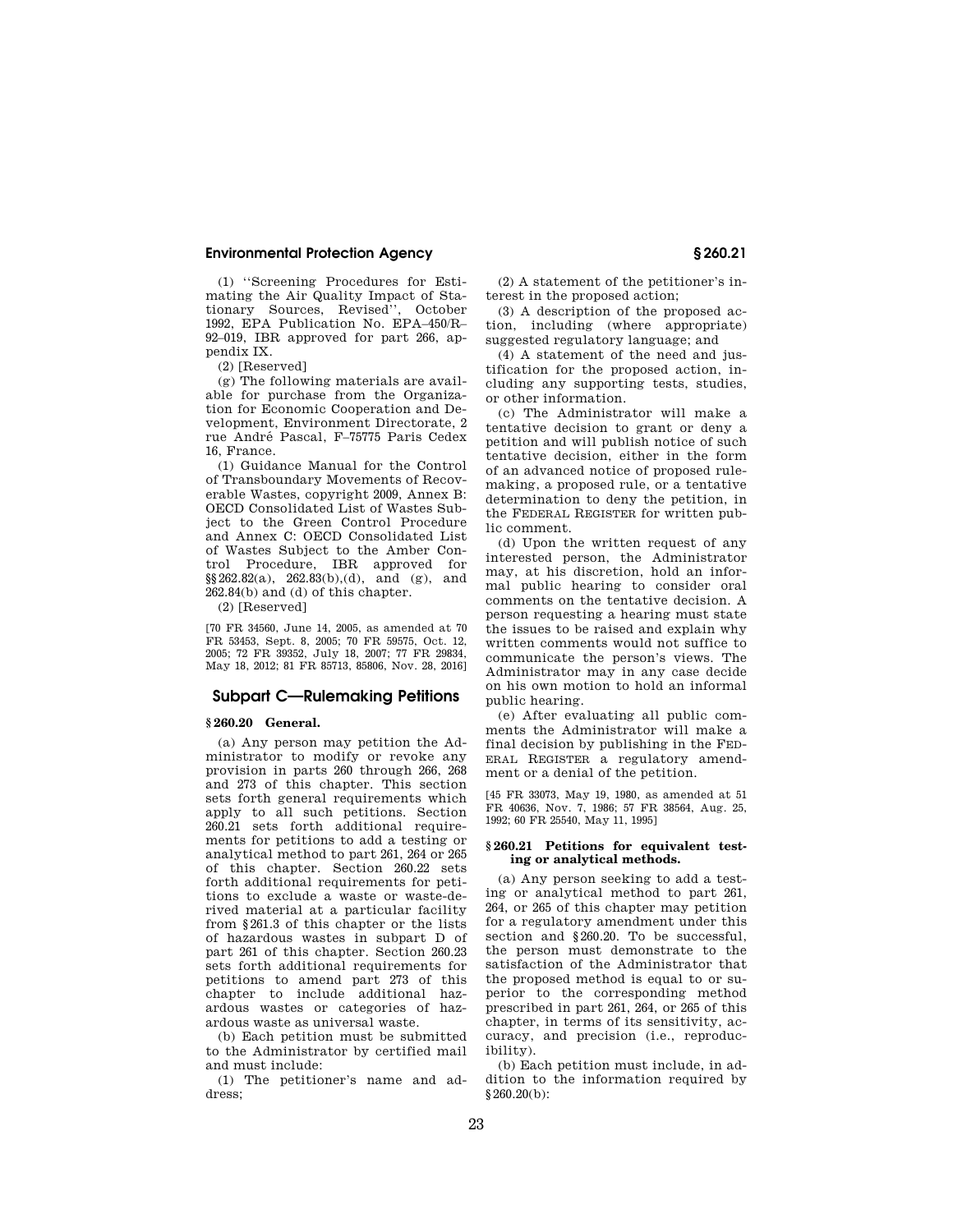(1) A full description of the proposed method, including all procedural steps and equipment used in the method;

(2) A description of the types of wastes or waste matrices for which the proposed method may be used;

(3) Comparative results obtained from using the proposed method with those obtained from using the relevant or corresponding methods prescribed in part 261, 264, or 265 of this chapter;

(4) An assessment of any factors which may interfere with, or limit the use of, the proposed method; and

(5) A description of the quality control procedures necessary to ensure the sensitivity, accuracy and precision of the proposed method.

(c) After receiving a petition for an equivalent method, the Administrator may request any additional information on the proposed method which he may reasonably require to evaluate the method.

(d) If the Administrator amends the regulations to permit use of a new testing method, the method will be incorporated by reference in §260.11 and added to ''Test Methods for Evaluating Solid Waste, Physical/Chemical Methods,'' EPA Publication SW–846, U.S. Environmental Protection Agency, Office of Resource Conservation and Recovery, Washington, DC 20460.

[45 FR 33073, May 19, 1980, as amended at 49 FR 47391, Dec. 4, 1984; 70 FR 34561, June 14, 2005; 74 FR 30230, June 25, 2009]

### **§ 260.22 Petitions to amend part 261 to exclude a waste produced at a particular facility.**

(a) Any person seeking to exclude a waste at a particular generating facility from the lists in subpart D of part 261 may petition for a regulatory amendment under this section and §260.20. To be successful:

(1) The petitioner must demonstrate to the satisfaction of the Administrator that the waste produced by a particular generating facility does not meet any of the criteria under which the waste was listed as a hazardous or an acutely hazardous waste; and

(2) Based on a complete application, the Administrator must determine, where he has a reasonable basis to believe that factors (including additional constituents) other than those for

# **§ 260.22 40 CFR Ch. I (7–1–18 Edition)**

which the waste was listed could cause the waste to be a hazardous waste, that such factors do not warrant retaining the waste as a hazardous waste. A waste which is so excluded, however, still may be a hazardous waste by operation of subpart C of part 261.

(b) The procedures in this Section and §260.20 may also be used to petition the Administrator for a regulatory amendment to exclude from  $§261.3(a)(2)(ii)$  or (c), a waste which is described in these Sections and is either a waste listed in subpart D, or is derived from a waste listed in subpart D. This exclusion may only be issued for a particular generating, storage, treatment, or disposal facility. The petitioner must make the same demonstration as required by paragraph (a) of this section. Where the waste is a mixture of solid waste and one or more listed hazardous wastes or is derived from one or more hazardous wastes, his demonstration must be made with respect to the waste mixture as a whole; analyses must be conducted for not only those constituents for which the listed waste contained in the mixture was listed as hazardous, but also for factors (including additional constituents) that could cause the waste mixture to be a hazardous waste. A waste which is so excluded may still be a hazardous waste by operation of subpart C of part 261.

(c) If the waste is listed with codes  $T''$ , "C", "R", or "E", in subpart D,

(1) The petitioner must show that the waste does not exhibit the relevant characteristic for which the waste was listed as defined in §261.21, §261.22, §261.23, or §261.24 using any applicable methods prescribed therein. The petitioner also must show that the waste does not exhibit any of the other characteristics defined in §261.21, §261.22, §261.23, or §261.24 using any applicable methods prescribed therein;

(2) Based on a complete application, the Administrator must determine, where he has a reasonable basis to believe that factors (including additional constituents) other than those for which the waste was listed could cause the waste to be hazardous waste, that such factors do not warrant retaining the waste as a hazardous waste. A waste which is so excluded, however,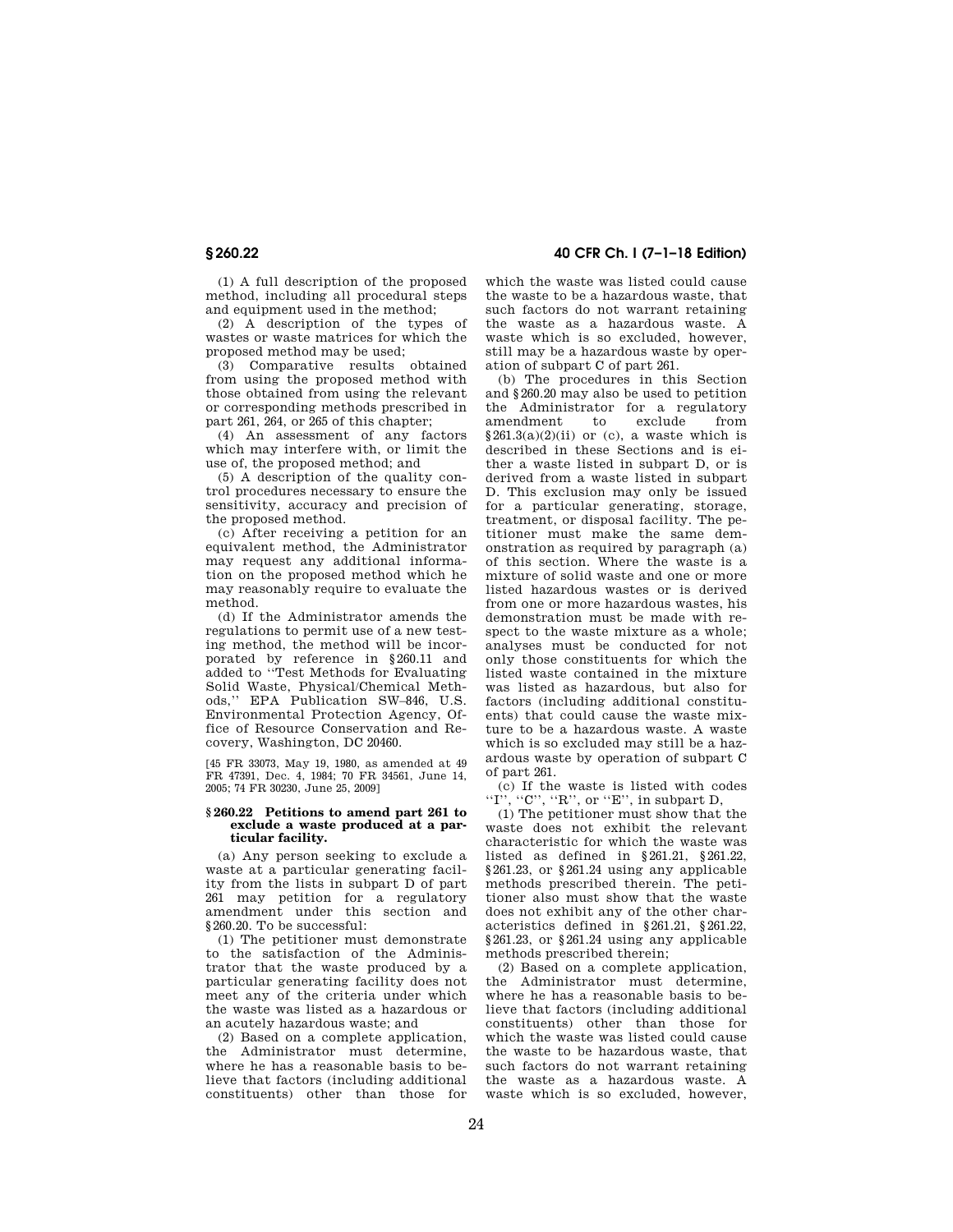still may be a hazardous waste by operation of subpart C of part 261.

(d) If the waste is listed with code "T" in subpart D,

(1) The petitioner must demonstrate that the waste:

(i) Does not contain the constituent or constituents (as defined in appendix VII of part 261 of this chapter) that caused the Administrator to list the waste; or

(ii) Although containing one or more of the hazardous constituents (as defined in appendix VII of part 261) that caused the Administrator to list the waste, does not meet the criterion of  $§261.11(a)(3)$  when considering the factors used by the Administrator in  $§261.11(a)(3)$  (i) through (xi) under which the waste was listed as hazardous; and

(2) Based on a complete application, the Administrator must determine, where he has a reasonable basis to believe that factors (including additional constituents) other than those for which the waste was listed could cause the waste to be a hazardous waste, that such factors do not warrant retaining the waste as a hazardous waste; and

(3) The petitioner must demonstrate that the waste does not exhibit any of the characteristics defined in §261.21, §261.22, §261.23, and §261.24 using any applicable methods prescribed therein;

(4) A waste which is so excluded, however, still may be a hazardous waste by operation of subpart C of part 261.

(e) If the waste is listed with the code "H" in subpart D,

(1) The petitioner must demonstrate that the waste does not meet the criterion of  $§261.11(a)(2)$ ; and

(2) Based on a complete application, the Administrator must determine, where he has a reasonable basis to believe that additional factors (including additional constituents) other than those for which the waste was listed could cause the waste to be a hazardous waste, that such factors do not warrant retaining the waste as a hazardous waste; and

(3) The petitioner must demonstrate that the waste does not exhibit any of the characteristics defined in §261.21, §261.22, §261.23, and §261.24 using any applicable methods prescribed therein;

(4) A waste which is so excluded, however, still may be a hazardous waste by operation of subpart C of part 261.

(f) [Reserved for listing radioactive wastes.]

(g) [Reserved for listing infectious wastes.]

(h) Demonstration samples must consist of enough representative samples, but in no case less than four samples, taken over a period of time sufficient to represent the variability or the uniformity of the waste.

(i) Each petition must include, in addition to the information required by §260.20(b):

(1) The name and address of the laboratory facility performing the sampling or tests of the waste;

(2) The names and qualifications of the persons sampling and testing the waste;

(3) The dates of sampling and testing; (4) The location of the generating fa-

cility;

(5) A description of the manufacturing processes or other operations and feed materials producing the waste and an assessment of whether such processes, operations, or feed materials can or might produce a waste that is not covered by the demonstration;

(6) A description of the waste and an estimate of the average and maximum monthly and annual quantities of waste covered by the demonstration;

(7) Pertinent data on and discussion of the factors delineated in the respective criterion for listing a hazardous waste, where the demonstration is based on the factors in  $\S 261.11(a)(3);$ 

(8) A description of the methodologies and equipment used to obtain the representative samples;

(9) A description of the sample handling and preparation techniques, including techniques used for extraction, containerization and preservation of the samples;

(10) A description of the tests performed (including results);

(11) The names and model numbers of the instruments used in performing the tests; and

(12) The following statement signed by the generator of the waste or his authorized representative: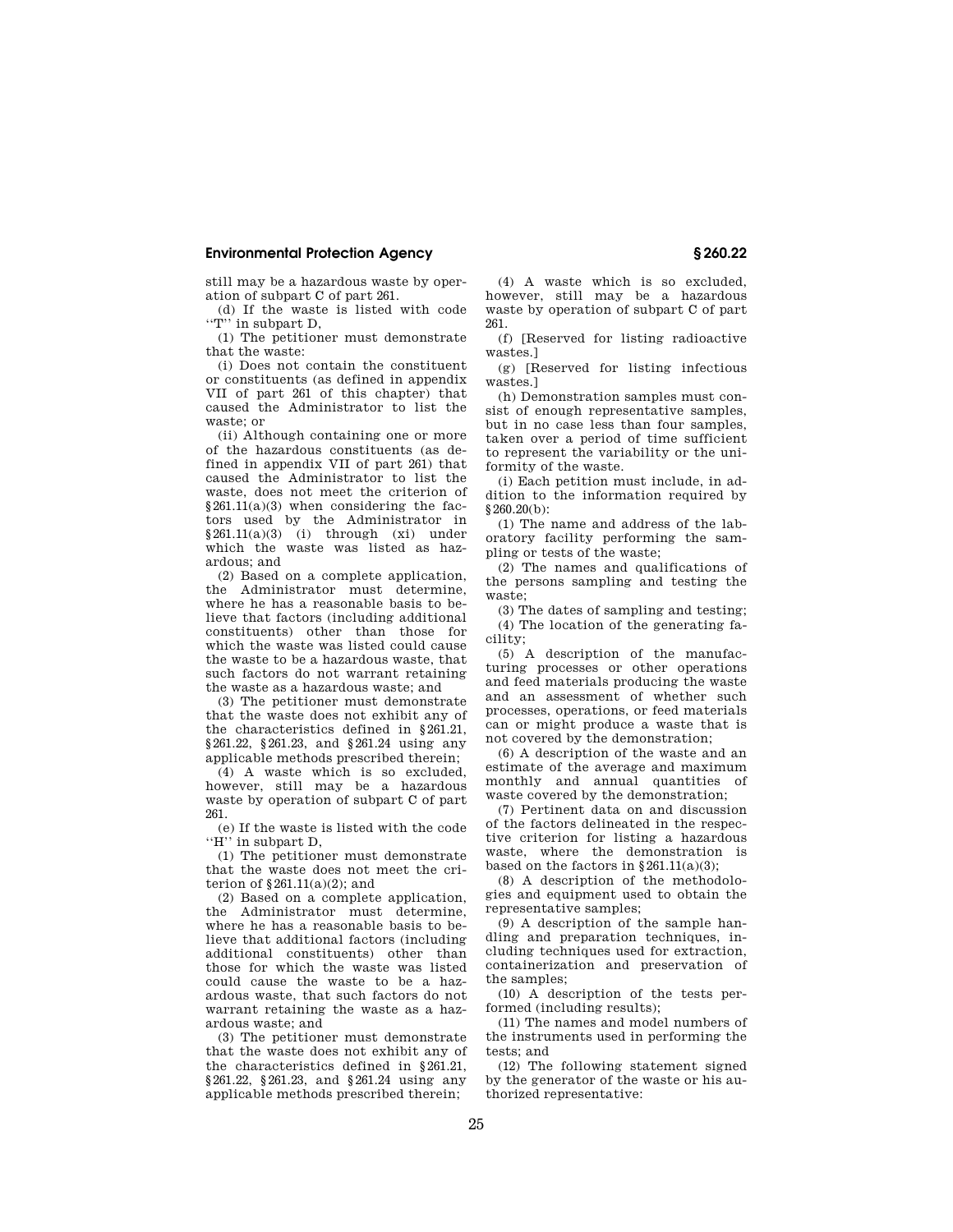I certify under penalty of law that I have personally examined and am familiar with the information submitted in this demonstration and all attached documents, and that, based on my inquiry of those individuals immediately responsible for obtaining the information, I believe that the submitted information is true, accurate, and complete. I am aware that there are significant penalties for submitting false information, including the possibility of fine and imprisonment.

(j) After receiving a petition for an exclusion, the Administrator may request any additional information which he may reasonably require to evaluate the petition.

(k) An exclusion will only apply to the waste generated at the individual facility covered by the demonstration and will not apply to waste from any other facility.

(l) The Administrator may exclude only part of the waste for which the demonstration is submitted where he has reason to believe that variability of the waste justifies a partial exclusion.

[45 FR 33073, May 19, 1980, as amended at 50 FR 28742, July 15, 1985; 54 FR 27116, June 27, 1989; 58 FR 46049, Aug. 31, 1994; 70 FR 34561, June 14, 2005; 71 FR 40258, July 14, 2006]

### **§ 260.23 Petitions to amend 40 CFR part 273 to include additional hazardous wastes.**

(a) Any person seeking to add a hazardous waste or a category of hazardous waste to the universal waste regulations of part 273 of this chapter may petition for a regulatory amendment under this section, 40 CFR 260.20, and subpart G of 40 CFR part 273.

(b) To be successful, the petitioner must demonstrate to the satisfaction of the Administrator that regulation under the universal waste regulations of 40 CFR part 273: Is appropriate for the waste or category of waste; will improve management practices for the waste or category of waste; and will improve implementation of the hazardous waste program. The petition must include the information required by 40 CFR 260.20(b). The petition should also address as many of the factors listed in 40 CFR 273.81 as are appropriate for the waste or category of waste addressed in the petition.

(c) The Administrator will grant or deny a petition using the factors listed

# **§ 260.23 40 CFR Ch. I (7–1–18 Edition)**

in 40 CFR 273.81. The decision will be based on the weight of evidence showing that regulation under 40 CFR part 273 is appropriate for the waste or category of waste, will improve management practices for the waste or category of waste, and will improve implementation of the hazardous waste program.

(d) The Administrator may request additional information needed to evaluate the merits of the petition.

[60 FR 25540, May 11, 1995]

### **§ 260.30 Non-waste determinations and variances from classification as a solid waste.**

In accordance with the standards and criteria in §260.31 and §260.34 and the procedures in §260.33, the Administrator may determine on a case-by-case basis that the following recycled materials are not solid wastes:

(a) Materials that are accumulated speculatively without sufficient amounts being recycled (as defined in §261.1(c)(8) of this chapter);

(b) Materials that are reclaimed and then reused within the original production process in which they were generated;

(c) Materials that have been reclaimed but must be reclaimed further before the materials are completely recovered.

(d) Hazardous secondary materials that are reclaimed in a continuous industrial process; and

(e) Hazardous secondary materials that are indistinguishable in all relevant aspects from a product or intermediate.

[50 FR 661, Jan. 4, 1985; 50 FR 14219, Apr. 11, 1985, as amended at 59 FR 48041, Sept. 19, 1994; 73 FR 64758, Oct. 30, 2008; 80 FR 1771, Jan. 13, 2015; 83 FR 24667, May 30, 2018]

### **§ 260.31 Standards and criteria for variances from classification as a solid waste.**

(a) The Administrator may grant requests for a variance from classifying as a solid waste those materials that are accumulated speculatively without sufficient amounts being recycled if the applicant demonstrates that sufficient amounts of the material will be recycled or transferred for recycling in the following year. If a variance is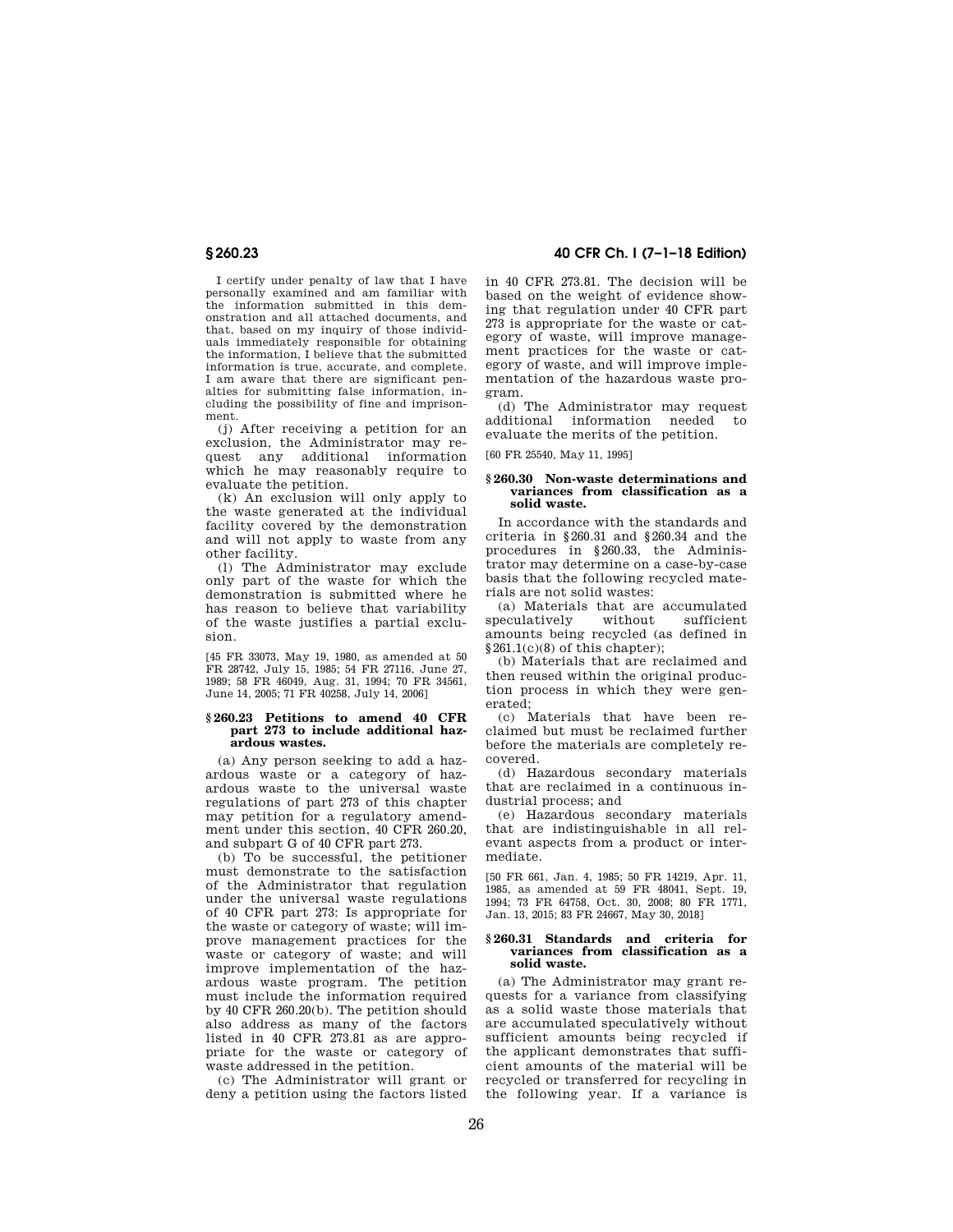granted, it is valid only for the following year, but can be renewed, on an annual basis, by filing a new application. The Administrator's decision will be based on the following criteria:

(1) The manner in which the material is expected to be recycled, when the material is expected to be recycled, and whether this expected disposition is likely to occur (for example, because of past practice, market factors, the nature of the material, or contractual arrangements for recycling);

(2) The reason that the applicant has accumulated the material for one or more years without recycling 75 percent of the volume accumulated at the beginning of the year;

(3) The quantity of material already accumulated and the quantity expected to be generated and accumulated before the material is recycled;

(4) The extent to which the material is handled to minimize loss;

(5) Other relevant factors.

(b) The Administrator may grant requests for a variance from classifying as a solid waste those materials that are reclaimed and then reused as feedstock within the original production process in which the materials were generated if the reclamation operation is an essential part of the production process. This determination will be based on the following criteria:

(1) How economically viable the production process would be if it were to use virgin materials, rather than reclaimed materials;

(2) The extent to which the material is handled before reclamation to minimize loss;

(3) The time periods between generating the material and its reclamation, and between reclamation and return to the original primary production process;

(4) The location of the reclamation operation in relation to the production process;

(5) Whether the reclaimed material is used for the purpose for which it was originally produced when it is returned to the original process, and whether it is returned to the process in substantially its original form;

(6) Whether the person who generates the material also reclaims it;

(7) Other relevant factors.

(c) The Administrator may grant requests for a variance from classifying as a solid waste those hazardous secondary materials that have been partially reclaimed, but must be reclaimed further before recovery is completed, if the partial reclamation has produced a commodity-like material. A determination that a partially-reclaimed material for which the variance is sought is commodity-like will be based on whether the hazardous secondary material is legitimately recycled as specified in §260.43 of this part and on whether all of the following decision criteria are satisfied:

(1) Whether the degree of partial reclamation the material has undergone is substantial as demonstrated by using a partial reclamation process other than the process that generated the hazardous waste;

(2) Whether the partially-reclaimed material has sufficient economic value that it will be purchased for further reclamation;

(3) Whether the partially-reclaimed material is a viable substitute for a product or intermediate produced from virgin or raw materials which is used in subsequent production steps;

(4) Whether there is a market for the partially-reclaimed material as demonstrated by known customer(s) who are further reclaiming the material (*e.g.,* records of sales and/or contracts and evidence of subsequent use, such as bills of lading);

(5) Whether the partially-reclaimed material is handled to minimize loss.

[50 FR 662, Jan. 4, 1985, as amended at 59 FR 48041, Sept. 19, 1994; 71 FR 16902, Apr. 4, 2006; 80 FR 1771, Jan. 13, 2015; 83 FR 24667, May 30, 2018]

### **§ 260.32 Variances to be classified as a boiler.**

In accordance with the standards and criteria in §260.10 (definition of ''boiler''), and the procedures in §260.33, the Administrator may determine on a case-by-case basis that certain enclosed devices using controlled flame combustion are boilers, even though they do not otherwise meet the definition of boiler contained in §260.10, after considering the following criteria:

(a) The extent to which the unit has provisions for recovering and exporting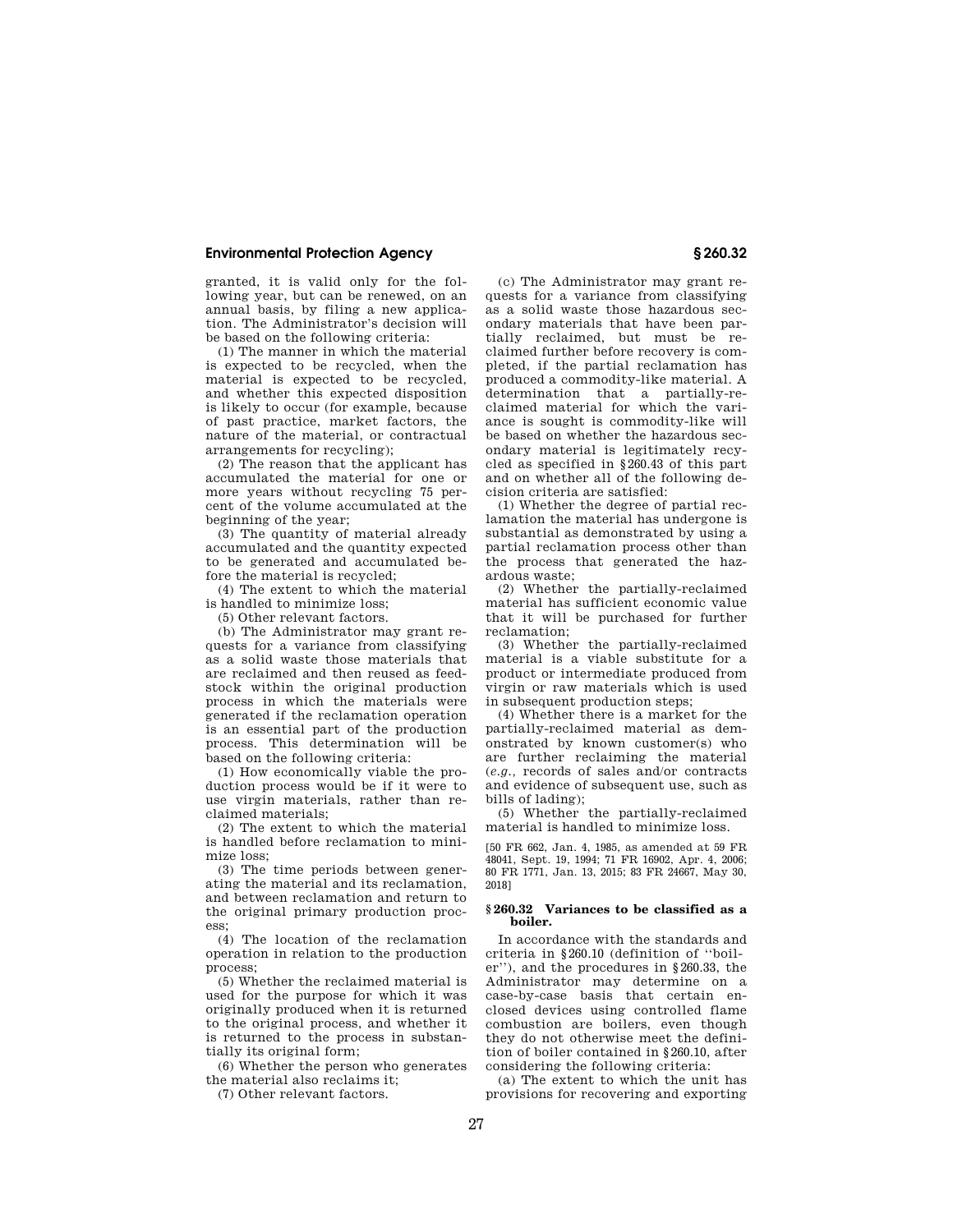thermal energy in the form of steam, heated fluids, or heated gases; and

(b) The extent to which the combustion chamber and energy recovery equipment are of integral design; and

(c) The efficiency of energy recovery, calculated in terms of the recovered energy compared with the thermal value of the fuel; and

(d) The extent to which exported energy is utilized; and

(e) The extent to which the device is in common and customary use as a ''boiler'' functioning primarily to produce steam, heated fluids, or heated gases; and

(f) Other factors, as appropriate.

[50 FR 662, Jan. 4, 1985, as amended at 59 FR 48041, Sept. 19, 1994]

### **§ 260.33 Procedures for variances from classification as a solid waste, for variances to be classified as a boiler, or for non-waste determinations.**

The Administrator will use the following procedures in evaluating applications for variances from classification as a solid waste, applications to classify particular enclosed controlled flame combustion devices as boilers, or applications for non-waste determinations.

(a) The applicant must apply to the Administrator for the variance or nonwaste determination. The application must address the relevant criteria contained in §260.31, §260.32, or §260.34, as applicable.

(b) The Administrator will evaluate the application and issue a draft notice tentatively granting or denying the application. Notification of this tentative decision will be provided by newspaper advertisement or radio broadcast in the locality where the recycler is located. The Administrator will accept comment on the tentative decision for 30 days, and may also hold a public hearing upon request or at his discretion. The Administrator will issue a final decision after receipt of comments and after the hearing (if any).

(c) In the event of a change in circumstances that affect how a hazardous secondary material meets the relevant criteria contained in §260.31, §260.32, or §260.34 upon which a variance or non-waste determination has been based, the applicant must send a

# **§ 260.33 40 CFR Ch. I (7–1–18 Edition)**

description of the change in circumstances to the Administrator. The Administrator may issue a determination that the hazardous secondary material continues to meet the relevant criteria of the variance or non-waste determination or may require the facility to re-apply for the variance or nonwaste determination.

(d) Variances and non-waste determinations shall be effective for a fixed term not to exceed ten years. No later than six months prior to the end of this term, facilities must re-apply for a variance or non-waste determination. If a facility re-applies for a variance or non-waste determination within six months, the facility may continue to operate under an expired variance or non-waste determination until receiving a decision on their re-application from the Administrator.

(e) Facilities receiving a variance or non-waste determination must provide notification as required by §260.42 of this chapter.

[59 FR 48041, Sept. 19, 1994, as amended at 73 FR 64758, Oct. 30, 2008; 80 FR 1772, Jan. 13, 2015]

### **§ 260.34 Standards and criteria for non-waste determinations.**

(a) An applicant may apply to the Administrator for a formal determination that a hazardous secondary material is not discarded and therefore not a solid waste. The determinations will be based on the criteria contained in paragraphs (b) or (c) of this section, as applicable. If an application is denied, the hazardous secondary material might still be eligible for a solid waste variance or exclusion (for example, one of the solid waste variances under §260.31). Determinations may also be granted by the State if the State is either authorized for this provision or if the following conditions are met:

(1) The State determines the hazardous secondary material meets the criteria in paragraphs (b) or (c) of this section, as applicable;

(2) The State requests that EPA review its determination; and

(3) EPA approves the State determination.

(b) The Administrator may grant a non-waste determination for hazardous secondary material which is reclaimed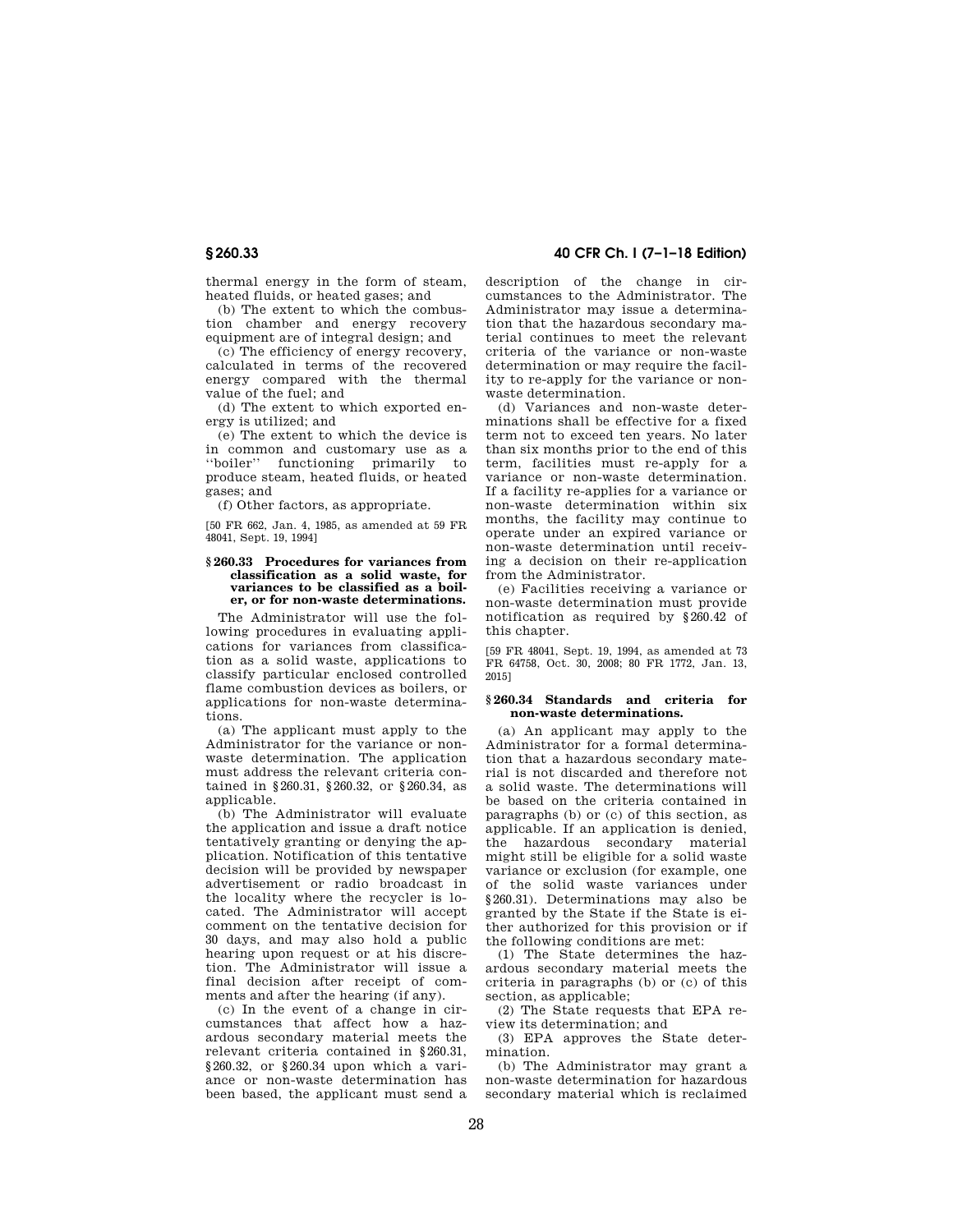in a continuous industrial process if the applicant demonstrates that the hazardous secondary material is a part of the production process and is not discarded. The determination will be based on whether the hazardous secondary material is legitimately recycled as specified in §260.43 and on the following criteria:

(1) The extent that the management of the hazardous secondary material is part of the continuous primary production process and is not waste treatment;

(2) Whether the capacity of the production process would use the hazardous secondary material in a reasonable time frame and ensure that the hazardous secondary material will not be abandoned (for example, based on past practices, market factors, the nature of the hazardous secondary material, or any contractual arrangements);

(3) Whether the hazardous constituents in the hazardous secondary material are reclaimed rather than released to the air, water or land at significantly higher levels from either a statistical or from a health and environmental risk perspective than would otherwise be released by the production process; and

(4) Other relevant factors that demonstrate the hazardous secondary material is not discarded, including why the hazardous secondary material cannot meet, or should not have to meet, the conditions of an exclusion under §261.2 or §261.4 of this chapter.

(c) The Administrator may grant a non-waste determination for hazardous secondary material which is indistinguishable in all relevant aspects from a product or intermediate if the applicant demonstrates that the hazardous secondary material is comparable to a product or intermediate and is not discarded. The determination will be based on whether the hazardous secondary material is legitimately recycled as specified in §260.43 and on the following criteria:

(1) Whether market participants treat the hazardous secondary material as a product or intermediate rather than a waste (for example, based on the current positive value of the hazardous secondary material, stability of demand, or any contractual arrangements)<sup>.</sup>

(2) Whether the chemical and physical identity of the hazardous secondary material is comparable to commercial products or intermediates;

(3) Whether the capacity of the market would use the hazardous secondary material in a reasonable time frame and ensure that the hazardous secondary material will not be abandoned (for example, based on past practices, market factors, the nature of the hazardous secondary material, or any contractual arrangements);

(4) Whether the hazardous constituents in the hazardous secondary material are reclaimed rather than released to the air, water or land at significantly higher levels from either a statistical or from a health and environmental risk perspective than would otherwise be released by the production process; and

(5) Other relevant factors that demonstrate the hazardous secondary material is not discarded, including why the hazardous secondary material cannot meet, or should not have to meet, the conditions of an exclusion under §261.2 or §261.4 of this chapter.

[73 FR 64758, Oct. 30, 2008, as amended at 80 FR 1772, Jan. 13, 2015]

### **§ 260.40 Additional regulation of certain hazardous waste recycling activities on a case-by-case basis.**

(a) The Regional Administrator may decide on a case-by-case basis that persons accumulating or storing the recyclable materials described in §261.6(a)(2)(iii) of this chapter should be regulated under §261.6 (b) and (c) of this chapter. The basis for this decision is that the materials are being accumulated or stored in a manner that does not protect human health and the environment because the materials or their toxic constituents have not been adequately contained, or because the materials being accumulated or stored together are incompatible. In making this decision, the Regional Administrator will consider the following factors:

(1) The types of materials accumulated or stored and the amounts accumulated or stored;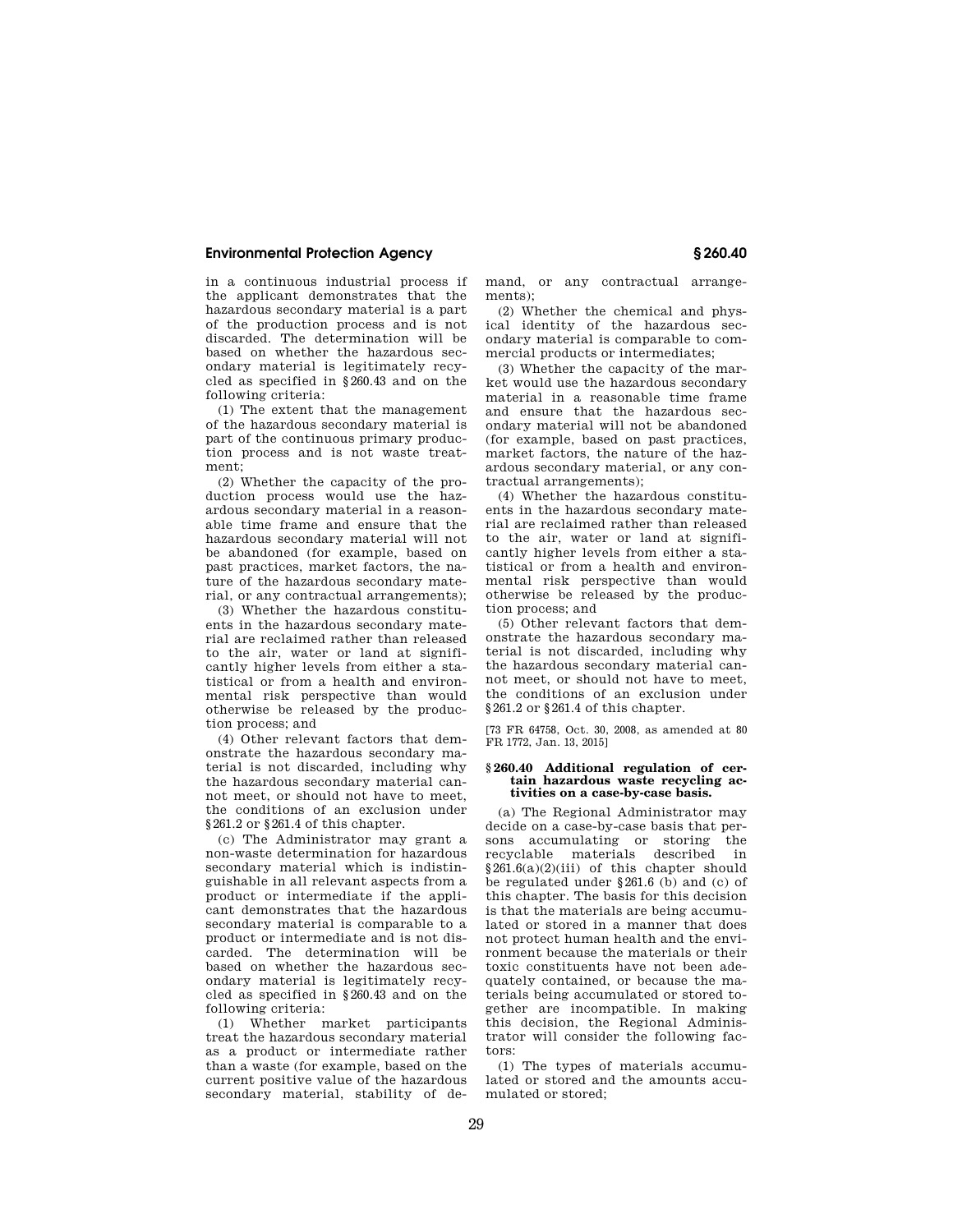(2) The method of accumulation or storage;

(3) The length of time the materials have been accumulated or stored before being reclaimed;

(4) Whether any contaminants are being released into the environment, or are likely to be so released; and

(5) Other relevant factors.

(b) [Reserved]

The procedures for this decision are set forth in §260.41 of this chapter.

[50 FR 662, Jan. 4, 1985, as amended at 71 FR 40258, July 14, 2006]

### **§ 260.41 Procedures for case-by-case regulation of hazardous waste recycling activities.**

The Regional Administrator will use the following procedures when determining whether to regulate hazardous waste recycling activities described in  $§261.6(a)(2)(iii)$  under the provisions of §261.6 (b) and (c), rather than under the provisions of subpart F of part 266 of this chapter.

(a) If a generator is accumulating the waste, the Regional Administrator will issue a notice setting forth the factual basis for the decision and stating that the person must comply with the applicable requirements of subparts A, C, D, and E of part 262 of this chapter. The notice will become final within 30 days, unless the person served requests a public hearing to challenge the decision. Upon receiving such a request, the Regional Administrator will hold a public hearing. The Regional Administrator will provide notice of the hearing to the public and allow public participation at the hearing. The Regional Administrator will issue a final order after the hearing stating whether or not compliance with part 262 is required. The order becomes effective 30 days after service of the decision unless the Regional Administrator specifies a later date or unless review by the Administrator is requested. The order may be appealed to the Administrator by any person who participated in the public hearing. The Administrator may choose to grant or to deny the appeal. Final Agency action occurs when a final order is issued and Agency review procedures are exhausted.

(b) If the person is accumulating the recyclable material as a storage facil-

# **§ 260.41 40 CFR Ch. I (7–1–18 Edition)**

ity, the notice will state that the person must obtain a permit in accordance with all applicable provisions of parts 270 and 124 of this chapter. The owner or operator of the facility must apply for a permit within no less than 60 days and no more than six months of notice, as specified in the notice. If the owner or operator of the facility wishes to challenge the Regional Administrator's decision, he may do so in his permit application, in a public hearing held on the draft permit, or in comments filed on the draft permit or on the notice of intent to deny the permit. The fact sheet accompanying the permit will specify the reasons for the Agency's determination. The question of whether the Regional Administrator's decision was proper will remain open for consideration during the public comment period discussed under §124.11 of this chapter and in any subsequent hearing.

[50 FR 663, Jan. 4, 1985, as amended at 71 FR 40258, July 14, 2006]

### **§ 260.42 Notification requirement for hazardous secondary materials.**

(a) Facilities managing hazardous secondary materials under §§260.30,  $261.4(a)(23)$ ,  $261.4(a)(24)$ ,  $261.4(a)(25)$ , or 261.4(a)(27) must send a notification prior to operating under the regulatory provision and by March 1 of each evennumbered year thereafter to the Regional Administrator using EPA Form 8700–12 that includes the following information:

(1) The name, address, and EPA ID number (if applicable) of the facility;

(2) The name and telephone number of a contact person;

(3) The NAICS code of the facility;

(4) The regulation under which the hazardous secondary materials will be managed;

(5) For reclaimers and intermediate facilities managing hazardous secondary materials in accordance with §261.4(a)(24) or (25), whether the reclaimer or intermediate facility has financial assurance (not applicable for persons managing hazardous secondary materials generated and reclaimed under the control of the generator);

(6) When the facility began or expects to begin managing the hazardous secondary materials in accordance with the regulation;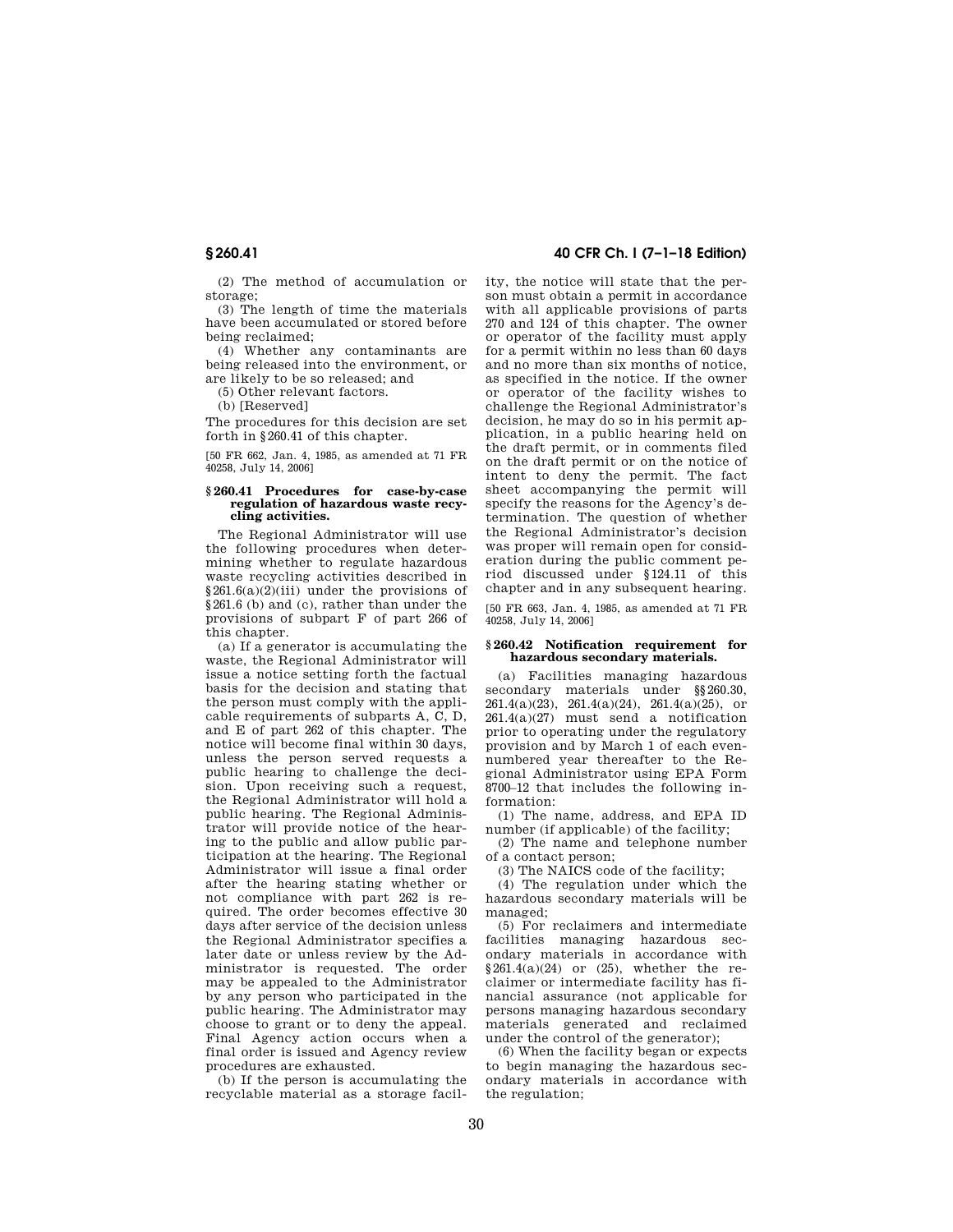(7) A list of hazardous secondary materials that will be managed according to the regulation (reported as the EPA hazardous waste numbers that would apply if the hazardous secondary materials were managed as hazardous wastes);

(8) For each hazardous secondary material, whether the hazardous secondary material, or any portion thereof, will be managed in a land-based unit;

(9) The quantity of each hazardous secondary material to be managed annually; and

(10) The certification (included in EPA Form 8700–12) signed and dated by an authorized representative of the facility.

(b) If a facility managing hazardous secondary materials has submitted a notification, but then subsequently stops managing hazardous secondary materials in accordance with the regulation(s) listed above, the facility must notify the Regional Administrator within thirty (30) days using EPA Form 8700–12. For purposes of this section, a facility has stopped managing hazardous secondary materials if the facility no longer generates, manages and/ or reclaims hazardous secondary materials under the regulation(s) above and does not expect to manage any amount of hazardous secondary materials for at least 1 year.

[73 FR 64759, Oct. 30, 2008, as amended at 80 FR 1772, Jan. 13, 2015; 83 FR 24667, May 30, 2018]

### **§ 260.43 Legitimate recycling of hazardous secondary materials.**

(a) Recycling of hazardous secondary materials for the purpose of the exclusions or exemptions from the hazardous waste regulations must be legitimate. Hazardous secondary material that is not legitimately recycled is discarded material and is a solid waste. In determining if their recycling is legitimate, persons must address all the requirements of this paragraph and must consider the requirements of paragraph (b) of this section.

(1) Legitimate recycling must involve a hazardous secondary material that provides a useful contribution to the recycling process or to a product or intermediate of the recycling process. The hazardous secondary material provides a useful contribution if it:

(i) Contributes valuable ingredients to a product or intermediate; or

(ii) Replaces a catalyst or carrier in the recycling process; or

(iii) Is the source of a valuable constituent recovered in the recycling process; or

(iv) Is recovered or regenerated by the recycling process; or

(v) Is used as an effective substitute for a commercial product.

(2) The recycling process must produce a valuable product or intermediate. The product or intermediate is valuable if it is:

(i) Sold to a third party; or

(ii) Used by the recycler or the generator as an effective substitute for a commercial product or as an ingredient or intermediate in an industrial process.

(3) The generator and the recycler must manage the hazardous secondary material as a valuable commodity when it is under their control. Where there is an analogous raw material, the hazardous secondary material must be managed, at a minimum, in a manner consistent with the management of the raw material or in an equally protective manner. Where there is no analogous raw material, the hazardous secondary material must be contained. Hazardous secondary materials that are released to the environment and are not recovered immediately are discarded.

(b) The following factor must be considered in making a determination as to the overall legitimacy of a specific recycling activity.

(1) The product of the recycling process does not:

(i) Contain significant concentrations of any hazardous constituents found in appendix VIII of part 261 that are not found in analogous products; or

(ii) Contain concentrations of hazardous constituents found in appendix VIII of part 261 at levels that are significantly elevated from those found in analogous products, or

(iii) Exhibit a hazardous characteristic (as defined in part 261 subpart C) that analogous products do not exhibit.